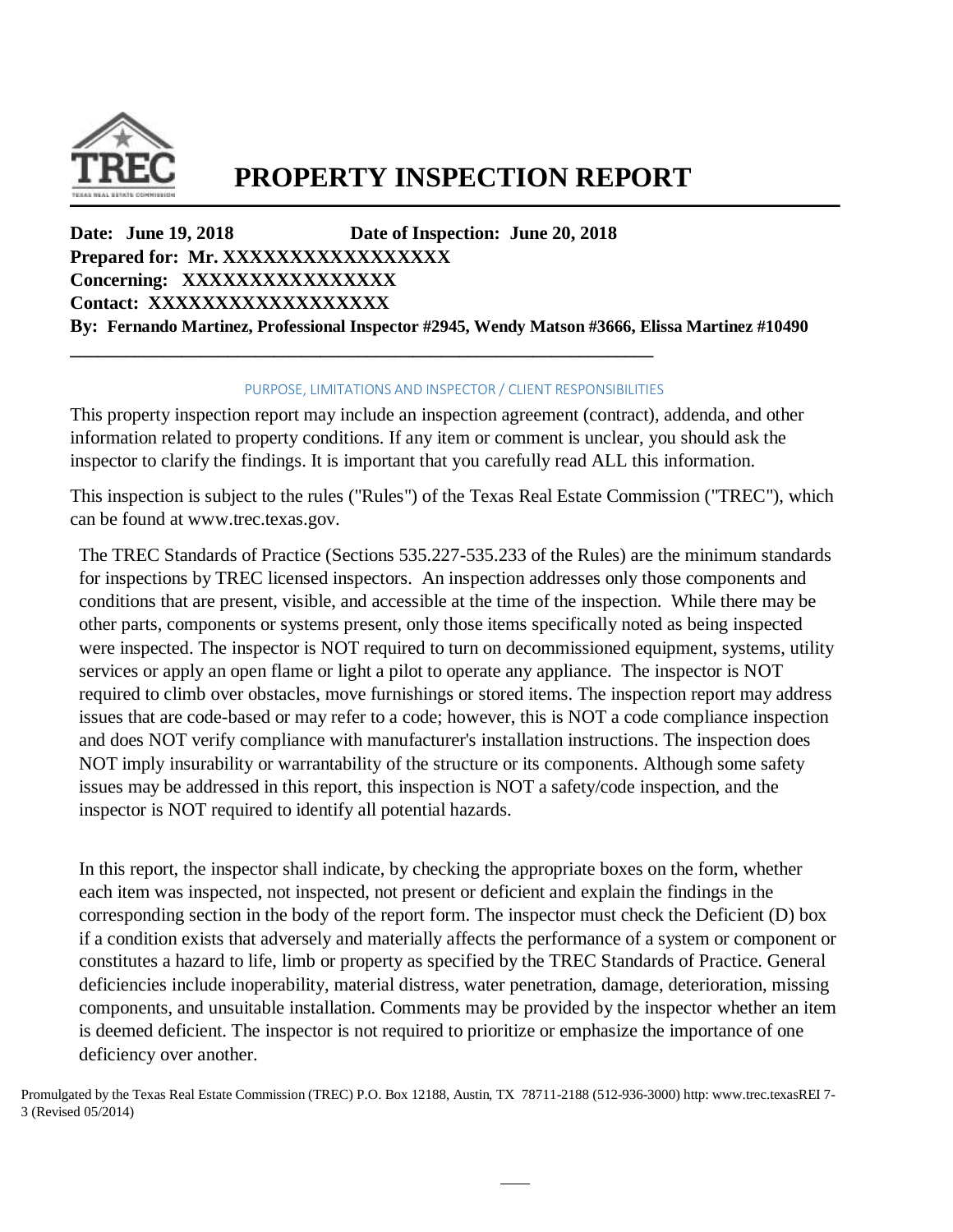| <b>I=Inspected</b> | NI=Not Inspected | NP=Not Present | D=Deficient |
|--------------------|------------------|----------------|-------------|
| I NI NP D          |                  |                |             |

Some items reported may be considered life-safety upgrades to the property. For more information, refer to Texas Real Estate Consumer Notice Concerning Recognized Hazards or Deficiencies below.

## THIS PROPERTY INSPECTION IS NOT A TECHNICALLY EXHAUSTIVE INSPECTION OF THE STRUCTURE, SYSTEMS

OR COMPONENTS. This inspection may not reveal all deficiencies. A real estate inspection helps to reduce some of the risk involved in purchasing a home, but it cannot eliminate these risks, nor can the inspection anticipate future events or changes in performance due to changes in use or occupancy. If is recommended that you obtain as much information as is available about this property, including seller's disclosures, previous inspection reports, engineering reports, building/remodeling permits, and reports performed for and by relocation companies, municipal inspection departments, lenders, insurers, and appraisers. You should also attempt to determine whether repairs, renovation, remodeling, additions, or other such activities have taken place at this property. It is not the inspector's responsibility to confirm that information obtained from these sources is complete or accurate or that this inspection is consistent with the opinions expressed in previous or future reports.

Evaluations by qualified tradesmen may lead to the discovery of additional deficiencies which may involve additional repair costs.

Failure to address deficiencies or comments noted in this report may lead to further damage of the structure or systems and add to the original repair costs. The inspector is not required to provide follow-up services to verify that proper repairs have been made.

Property conditions change with time and use. For example, mechanical devices can fail at any time, plumbing gaskets and seals may crack if the appliance or plumbing fixture is not used often, roof leaks can occur at any time regardless of the apparent condition of the roof, and the performance of the structure and the systems may change due to changes in use or occupancy, effects of weather, etc. These changes or repairs made to the structure after the inspection may render information contained herein obsolete or invalid. This report is provided for the specific benefit of the client named above and is based on observations at the time of the inspection. If you did not hire the inspector yourself, reliance on this report may provide incomplete or outdated information. Repairs, professional opinions or additional inspection reports may affect the meaning of the information in this report. It is recommended that you hire a licensed inspector to perform an inspection to meet your specific needs and to provide you with current information concerning this property.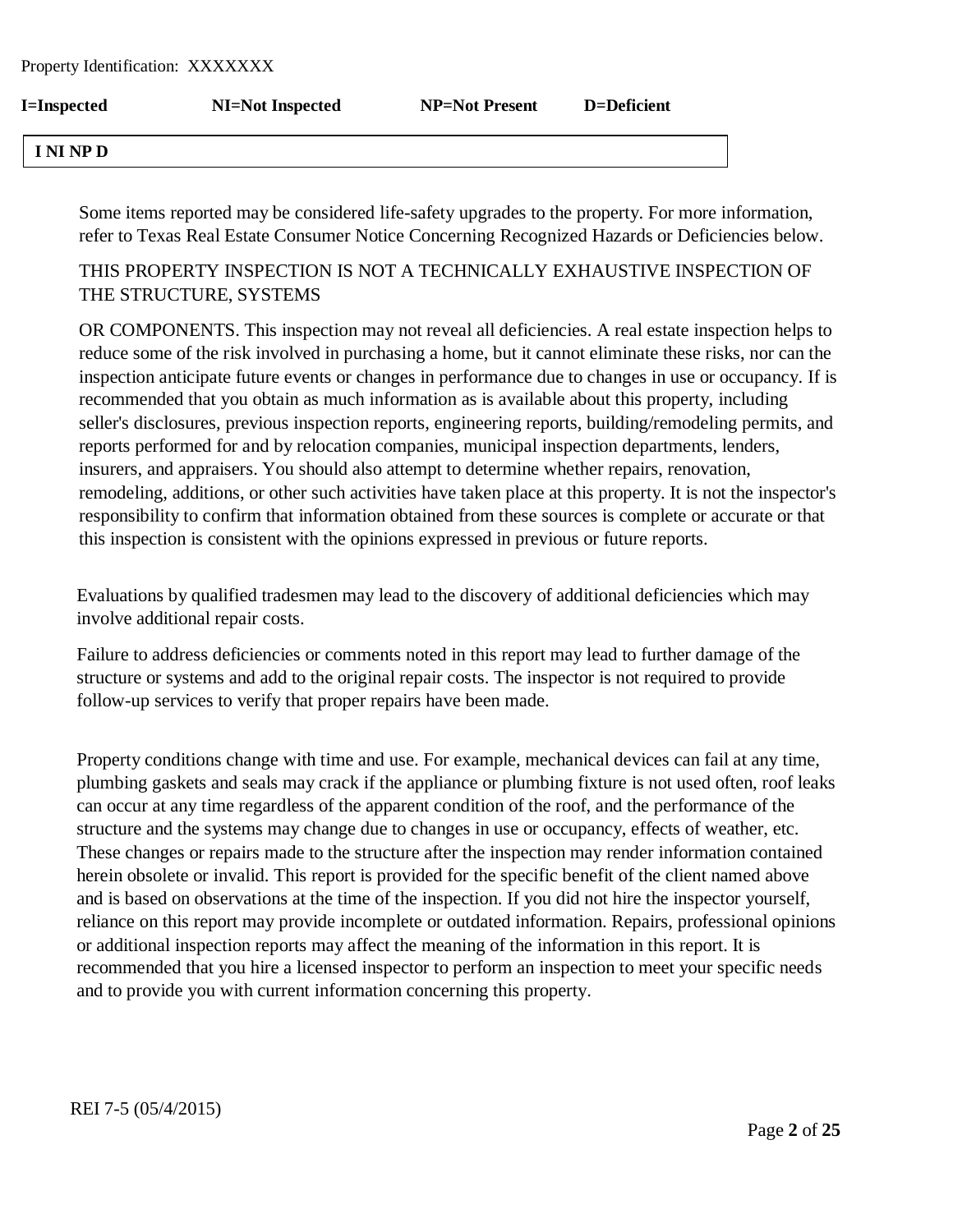| <b>I=Inspected</b> | <b>NI=Not Inspected</b> | <b>NP=Not Present</b> | D=Deficient |
|--------------------|-------------------------|-----------------------|-------------|
|                    |                         |                       |             |

## TEXAS REAL ESTATE CONSUMER NOTICE CONCERNING HAZARDS OR DEFICIENCIES

Each year, Texans sustain property damage and are injured by accidents in the home. While some accidents may not be avoidable, many other accidents, injuries, and deaths may be avoided through the identification and repair of certain hazardous conditions. Examples of such hazards include:

- malfunctioning, improperly installed, or missing ground fault circuit protection (GFCI) devices for electrical receptacles in garages, bathrooms, kitchens, and exterior areas;
- malfunctioning arc fault protection (AFCI) devices;
- ordinary glass in locations where modern construction techniques call for safety glass;
- malfunctioning or lack of fire safety features such as smoke alarms, fire-rated doors in certain locations, and functional emergency escape and rescue openings in bedrooms;
- malfunctioning carbon monoxide alarms;
- excessive spacing between balusters on stairways and porches;
- improperly installed appliances;
- improperly installed or defective safety devices;
- lack of electrical bonding and grounding; and
- lack of bonding on gas piping, including corrugated stainless steel tubing (CSST).

To ensure that consumers are informed of hazards such as these, the Texas Real Estate Commission (TREC) has adopted Standards of Practice requiring licensed inspectors to report these conditions as "Deficient" when performing an inspection for a buyer or seller, if they can be reasonably determined.

These conditions may not have violated building codes or common practices at the time of the construction of the home, or they may have been "grandfathered" because they were present prior to the adoption of codes prohibiting such conditions. While the TREC Standards of Practice do not require inspectors to perform a code compliance inspection, TREC considers the potential for injury or property loss from the hazards addressed in the Standards of Practice to be significant enough to warrant this notice.

Contract forms developed by TREC for use by its real estate license holders also inform the buyer of the right to have the home inspected and can provide an option clause permitting the buyer to terminate the contract within a specified time. Neither the Standards of Practice nor the TREC contract forms require a seller to remedy conditions revealed by an inspection. The decision to correct a hazard or any deficiency identified in an inspection report is left to the parties to the contract for the sale or purchase of the home.

INFORMATION INCLUDED UNDER "ADDITIONAL INFORMATION PROVIDED BY INSPECTOR", OR PROVIDED AS AN ATTACHMENT WITH THE STANDARD FORM, IS NOT REQUIRED BY THE COMMISSION AND MAY CONTAIN

CONTRACTUAL TERMS BETWEEN THE INSPECTOR AND YOU, AS THE CLIENT. THE COMMISSION DOES NOT REGULATE CONTRACTUAL TERMS BETWEEN PARTIES. IF YOU DO NOT UNDERSTAND THE EFFECT OF ANY CONTRACTUAL TERM CONTAINED IN THIS SECTION OR ANY ATTACHMENTS, CONSULT AN ATTORNEY.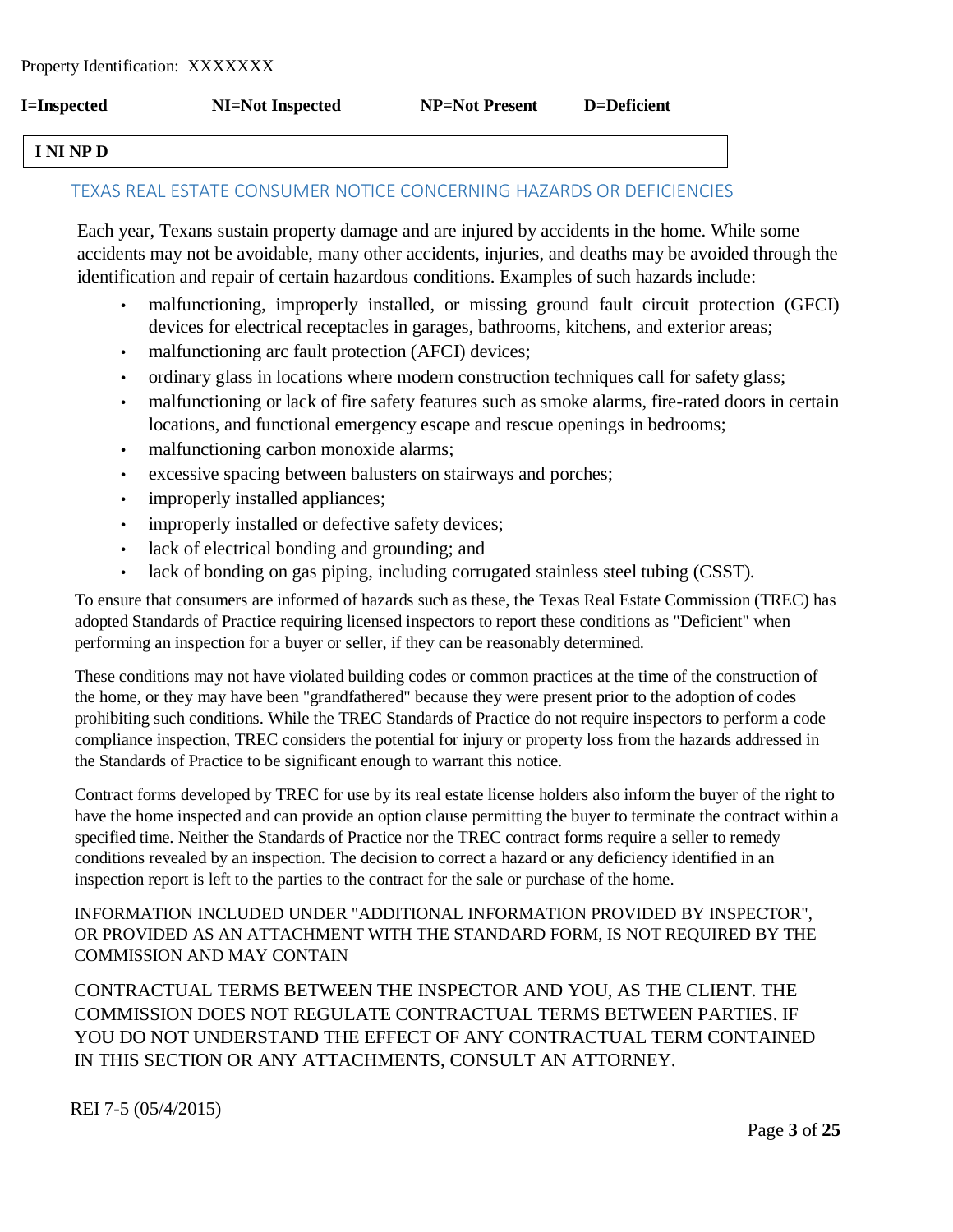| I=Inspected | NI=Not Inspected | <b>NP=Not Present</b> | D=Deficient |  |
|-------------|------------------|-----------------------|-------------|--|
| I NI NP D   |                  |                       |             |  |
|             | _ _ _ _ _ _ _    |                       |             |  |

### **I. Structural Systems**

## $\boxtimes$   $\square$   $\square$   $\square$  A. Foundations

*Type of Foundation(s):* post tension cable *Comments:*

- 1. The foundation is performing as intended.
- 2. To begin our inspection, we start examining the foundation, since it is the basis of a sound home. We use a professional engineering tool called a "Zip" level, which is an electronic measuring device, to determine if the foundation is level to within tolerances. The allowable deflection is determined by the length in inches divided by 360. (L/360). The benchmark can be any point in the house; in this home, the fireplace was used. The digital reader is taken to each room, usually to an exterior wall unless otherwise noted, and measured. The information below refers to each room as though one is looking at the house from the street. (Note that this is true of any directions given in this report). The following elevations were found, taking carpeting or step-ups into consideration):
	- a. Rear breakfast room, left rear corner, was even
	- b. Rear right master bedroom at corner was 9/10" lower (in 45')
	- c. Front left was 4/10" lower
	- d. Right side laundry room was 8/10" lower

This system establishes the relative elevations of exterior floors in most areas of the home to help determine if and how the foundation may be moving. These readings provide you with a reference point for future evaluations of your foundations performance, but is not meant to be a substitute for a structural engineering report, which you may want to obtain. It was found that the floor/slab was within tolerance.

#### $\boxtimes$   $\Box$   $\Box$   $\Box$  B. Grading and Drainage

#### *Comments:*

- 1. Proper grading and drainage of the soil adjacent to the foundation can be critical to the performance of the foundation and to avoid water penetration problems that can occur from heavy downpours. EXCELLENT GRADING
- 2. Note that as a homeowner, you should attempt to keep the swales and in-ground drains clear and free of obstruction so as to allow quick water run off during heavy rains. (Don't build gardens on the sides of your home, for example). NOTES

#### **C. Roof Covering Materials**

*Types of Roof Coverings:* composition shingles *Viewed from:* from below was the roof accessible? No due to height (Inspectors are not required to climb on top of roofs due to *height*, slope or other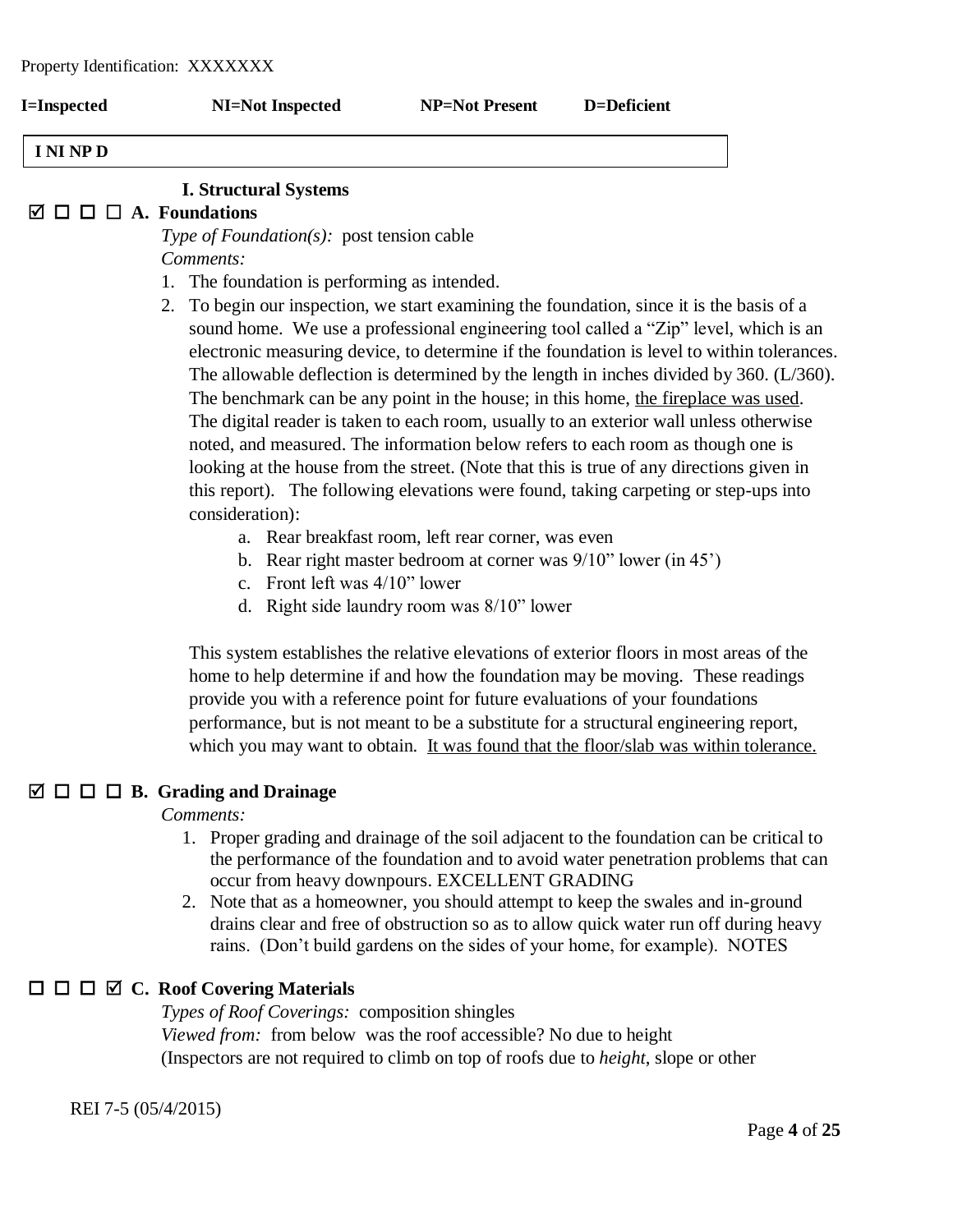| <b>I=Inspected</b> | NI=Not Inspected | <b>NP=Not Present</b> | D=Deficient |
|--------------------|------------------|-----------------------|-------------|
| I NI NP D          |                  |                       |             |
|                    | ___              |                       |             |

Conditions.)

*Comments:*

- 1. 30 year dimensional type shingles.
- 2. The boot for the water heater, shown below, is allowing moisture into the attic repair needed. This is also discussed under Attic and Water Heater.



3. A second leak over the master bedroom was seen in the attic. Due to ductwork and lack of accessibility, inspector is not sure of the cause, however, the area is pinpointed in the photo below.



Circled above is the general area of this leak; it could be a shingle problem

Since the house has had a roof since March of this year, it is likely that leaking has been occurring all this time. The area underneath the lines shown below very likely has mold growth on the sheetrock ceiling of the master bedroom. Part of the repair of this problem must include removing insulation (in order to replace and seal the gypsum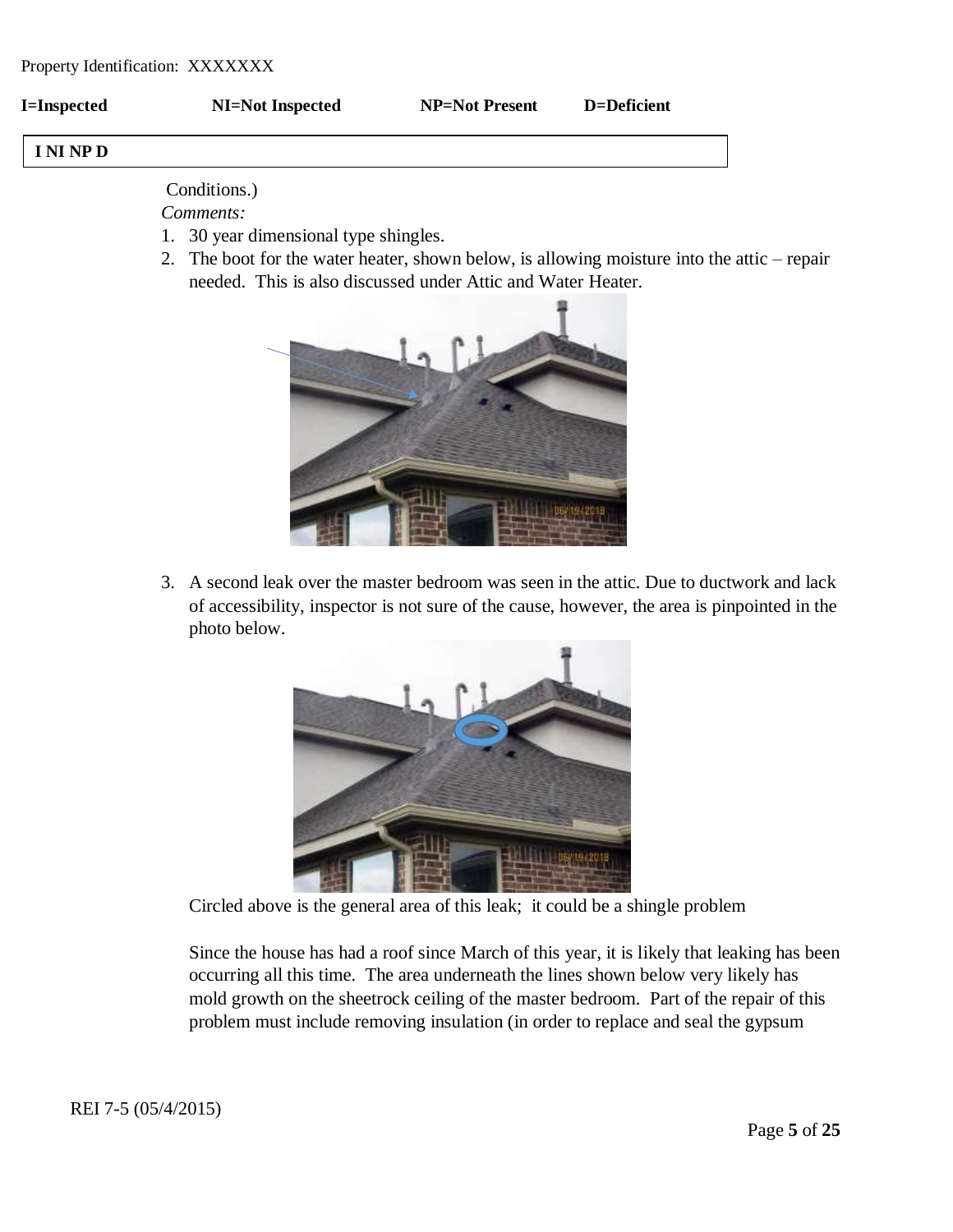| <b>I=Inspected</b> | NI=Not Inspected | <b>NP=Not Present</b> | D=Deficient |
|--------------------|------------------|-----------------------|-------------|
|                    |                  |                       |             |

with an encapsulant paint after being removed by someone wearing an N95 mask). Recommend also installing walkway to be able to access this area



The area circled, left photo, shows where insulation must be removed and documented by contractor or his men with photos as to the condition of the gypsum ceiling below, the cause of the problem and the repair performed.

## **D. Roof Structure and Attics**

*Viewed from:* inside the attic *Approximate Average Depth of Insulation: 15 inches Comments:* 

- 1. Location of attic space:
	- a. Entry in pantry on left elevation of home
		- i. Attic ventilation: no ventilation for this attic
		- ii. Light was on already during inspection (inspector could not find switch to turn off)
	- b. Entry off rear bedroom (over master bedroom)
		- i. Raining at time of inspection into this attic due to roof issues (see roof/water heater/ceiling)
		- ii. Entry door scrapes on large duct when entering this attic raise and repair duct. Discussed under Ducts
		- iii. Note that this attic contains the whole house water heater
	- c. Upper whole house attic
		- i. Attic ventilation: not enough ventilation. Need to add approximately 20 air hawks (natural flow) vents to the roof.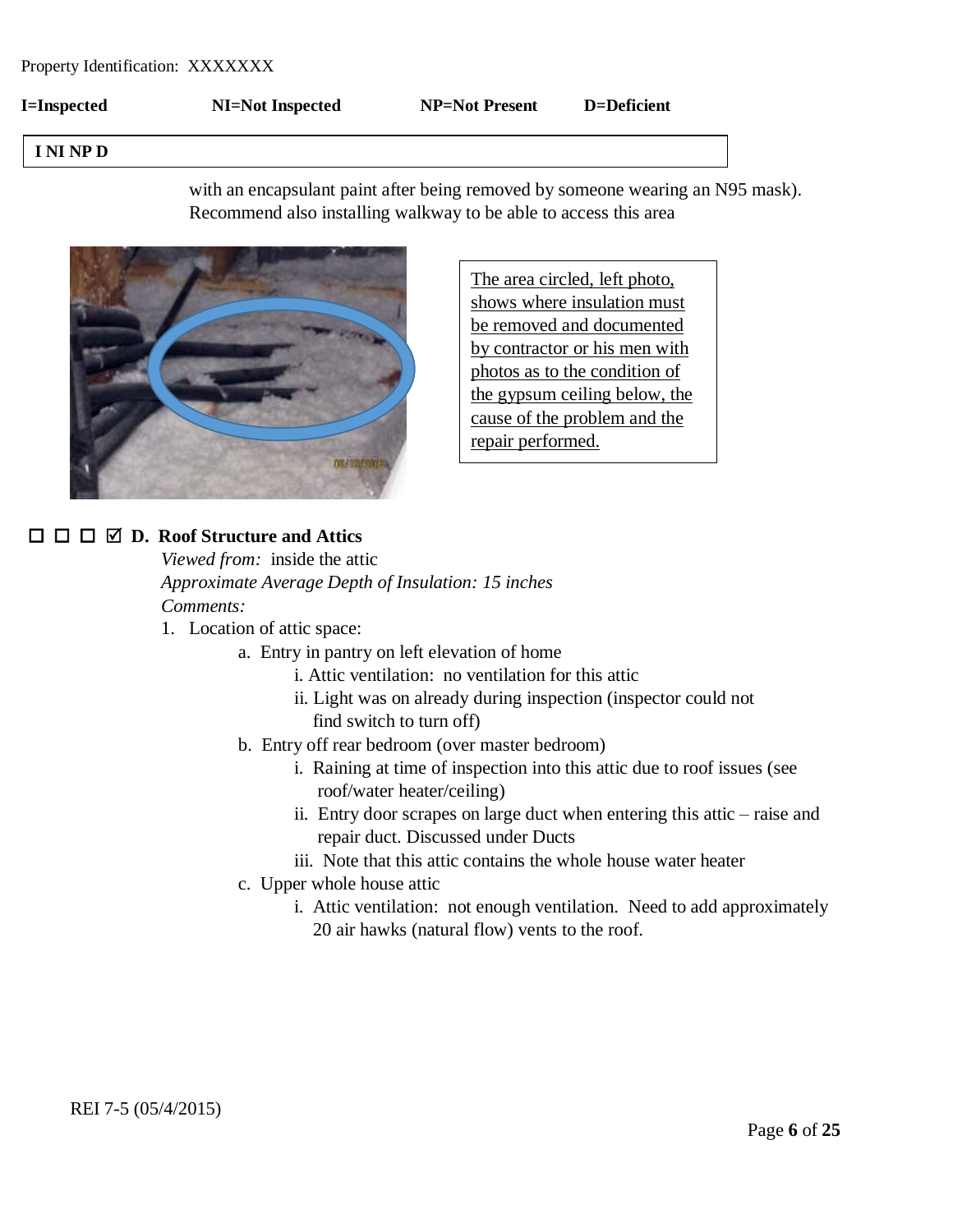| <b>I=Inspected</b> | NI=Not Inspected | NP=Not Present                                                                                                                                                                                                                                                                                                                                                                                                                                                                                                                                                                                                                                                                                                                                                                                                                      | $D = Deficient$ |
|--------------------|------------------|-------------------------------------------------------------------------------------------------------------------------------------------------------------------------------------------------------------------------------------------------------------------------------------------------------------------------------------------------------------------------------------------------------------------------------------------------------------------------------------------------------------------------------------------------------------------------------------------------------------------------------------------------------------------------------------------------------------------------------------------------------------------------------------------------------------------------------------|-----------------|
| <b>ININPD</b>      |                  |                                                                                                                                                                                                                                                                                                                                                                                                                                                                                                                                                                                                                                                                                                                                                                                                                                     |                 |
|                    | provided         | R806.2 Minimum area. The total net free ventilating area<br>shall not be less than $1/150$ of the area of the space ventilated<br>except that reduction of the total area to $1/300$ is permitted,<br>that at least 50 percent and not more than 80 percent of<br>the required ventilating area is provided by ventilators located<br>in the upper portion of the space to be ventilated at least 3 feet<br>(914 mm) above the eave or cornice vents with the balance of<br>the required ventilation provided by eave or cornice vents. As<br>an alternative, the net free cross-ventilation area may be<br>reduced to 1/300 when a vapor barrier having a transmission rate<br>not exceeding 1 perm $(5.7 \cdot 10.11 \text{ kg/s} \oplus \text{m}_2 \oplus \text{Pa})$ is installed on<br>the warm-in-winter side of the ceiling. |                 |

ii. Attic framing (in attic): 2" x 8" ridge with 2" x 6" rafters, spaced 24" on center (notes) with all properly installed support framing.



Diagram above illustrates attic framing terminology

# **E. Walls (Interior and Exterior)**

*Comments:*

- 1. The cladding of this home is natural stone and hard coat stucco with cement board cornicework.(note)
- 2. Brick is cracking off the ledge at the front corner. This brick should be removed and reset.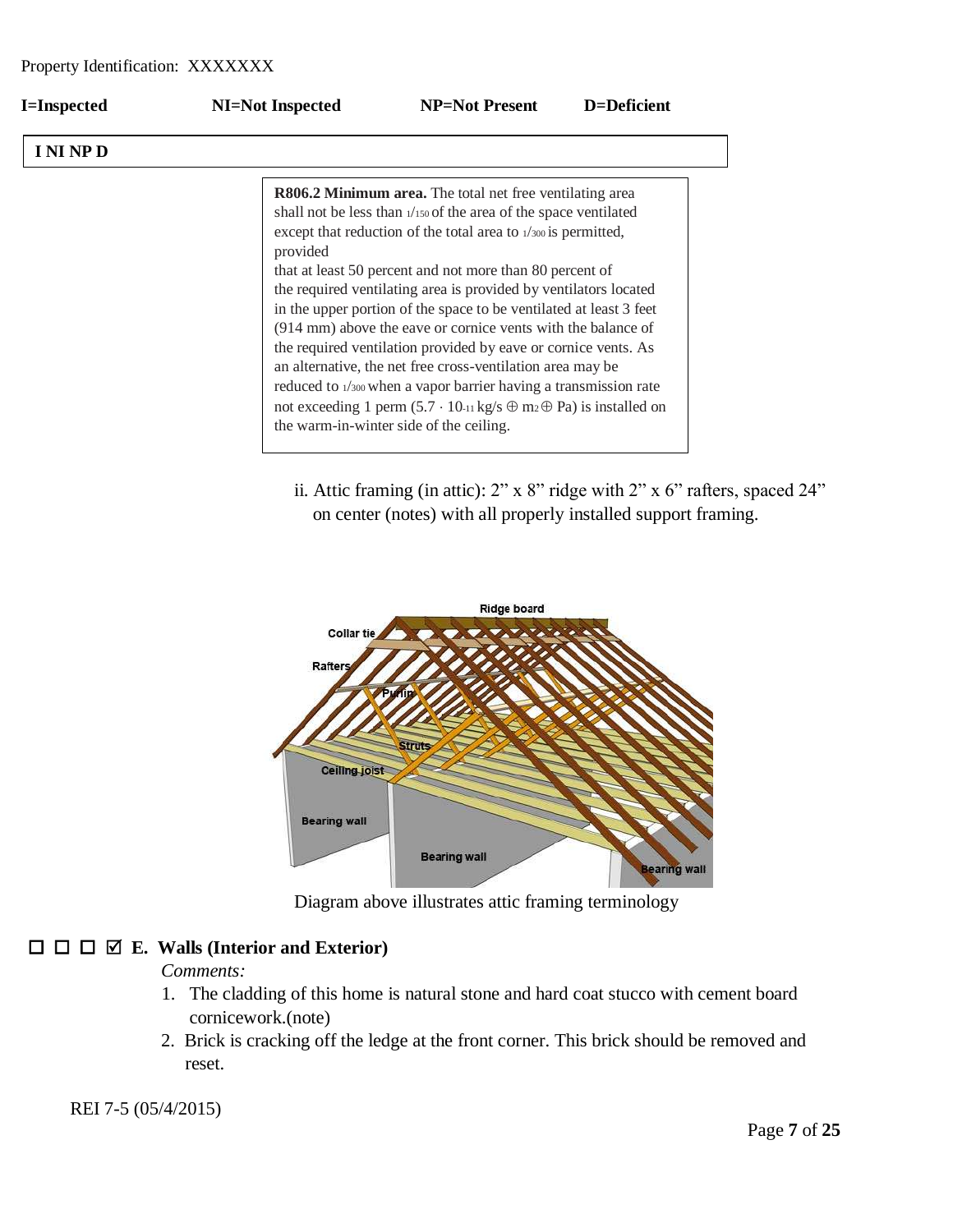| <b>I=Inspected</b> | <b>NI=Not Inspected</b> | <b>NP=Not Present</b> | D=Deficient |
|--------------------|-------------------------|-----------------------|-------------|
|                    |                         |                       |             |



## **F. Ceilings and Floors**

## *Comments:*

- 1. Two leaks were found in the first floor of this home using the infra-red camera:
	- a. Inside master bedroom at ceiling of the wall that is adjacent to the bathroom i. Confirming that the spot was moisture using the Delmhorst BD2100, a .7%, scale 3, was found. This is due to a leak in the attic above (also discussed under "Attic".



The digital image of the area discussed, above left, and duplicate infra-red image, above right, shows a "moisture signature" as blue (cooler) against a background of yellow/orange, which is warm/dry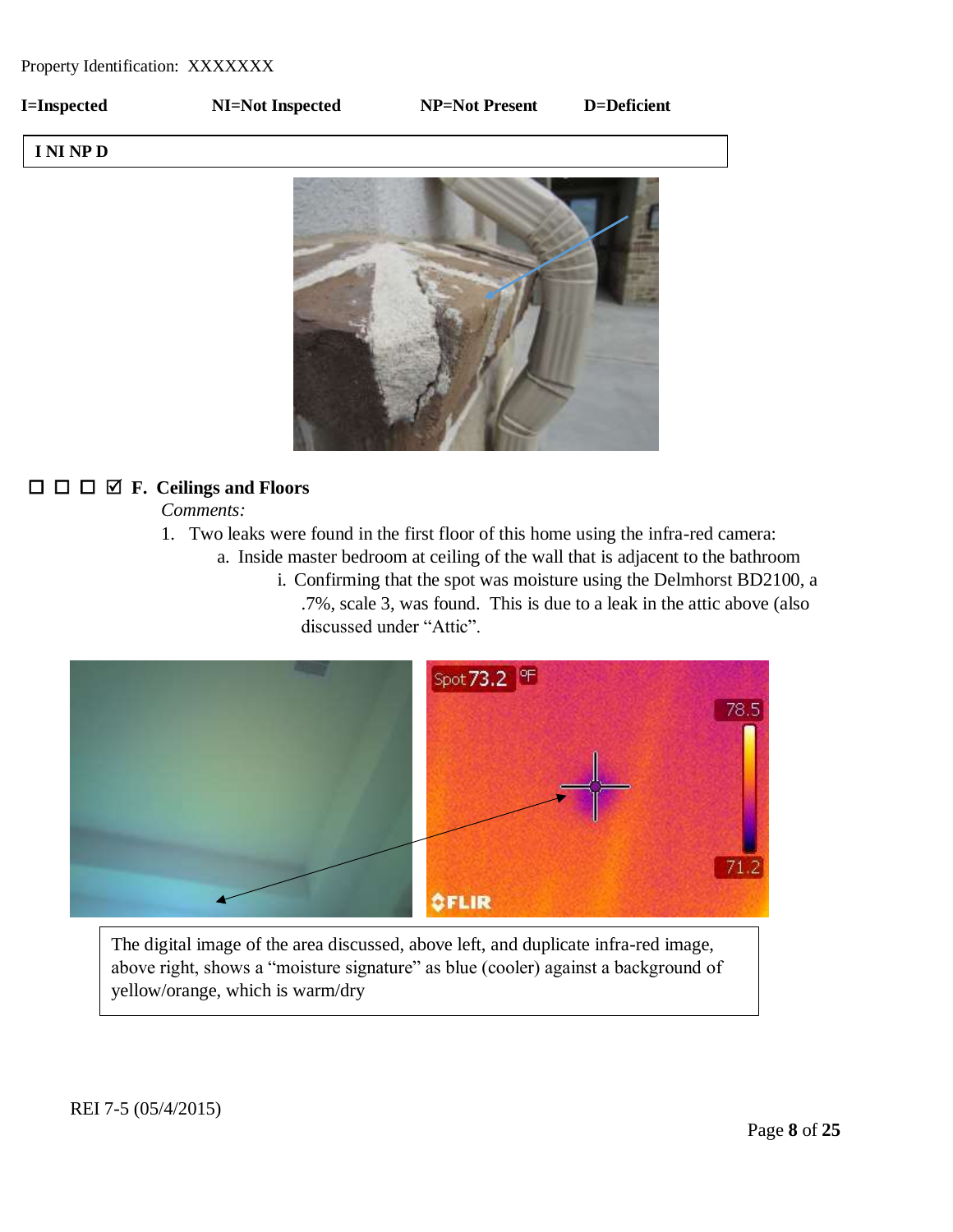| <b>I=Inspected</b> | <b>NI=Not Inspected</b> | <b>NP=Not Present</b> | D=Deficient |
|--------------------|-------------------------|-----------------------|-------------|
|                    |                         |                       |             |



Reference scale for **gypsum (#3)** is as follows 0% to 0.4% normal moisture .5% shows beginning of moisture .6 to .9% medium moisture - moisture may be leak or chronic water penetration 1% and over – indicates complete saturation - due to a leak or chronic water penetration





Area in attic affected by leak General area of incoming moisture

Also discussed under roof, this repair requires that repairperson take photos of gypsum ceiling below after insulation is removed and also photos of the cause and the repair.

b. In the formal dining room between the window and the air register

i. Confirming that the spot was moisture using the Delmhorst Bd2100, a .7%, scale 3, was found, indicating present moisture. The cause of this leak was not determined.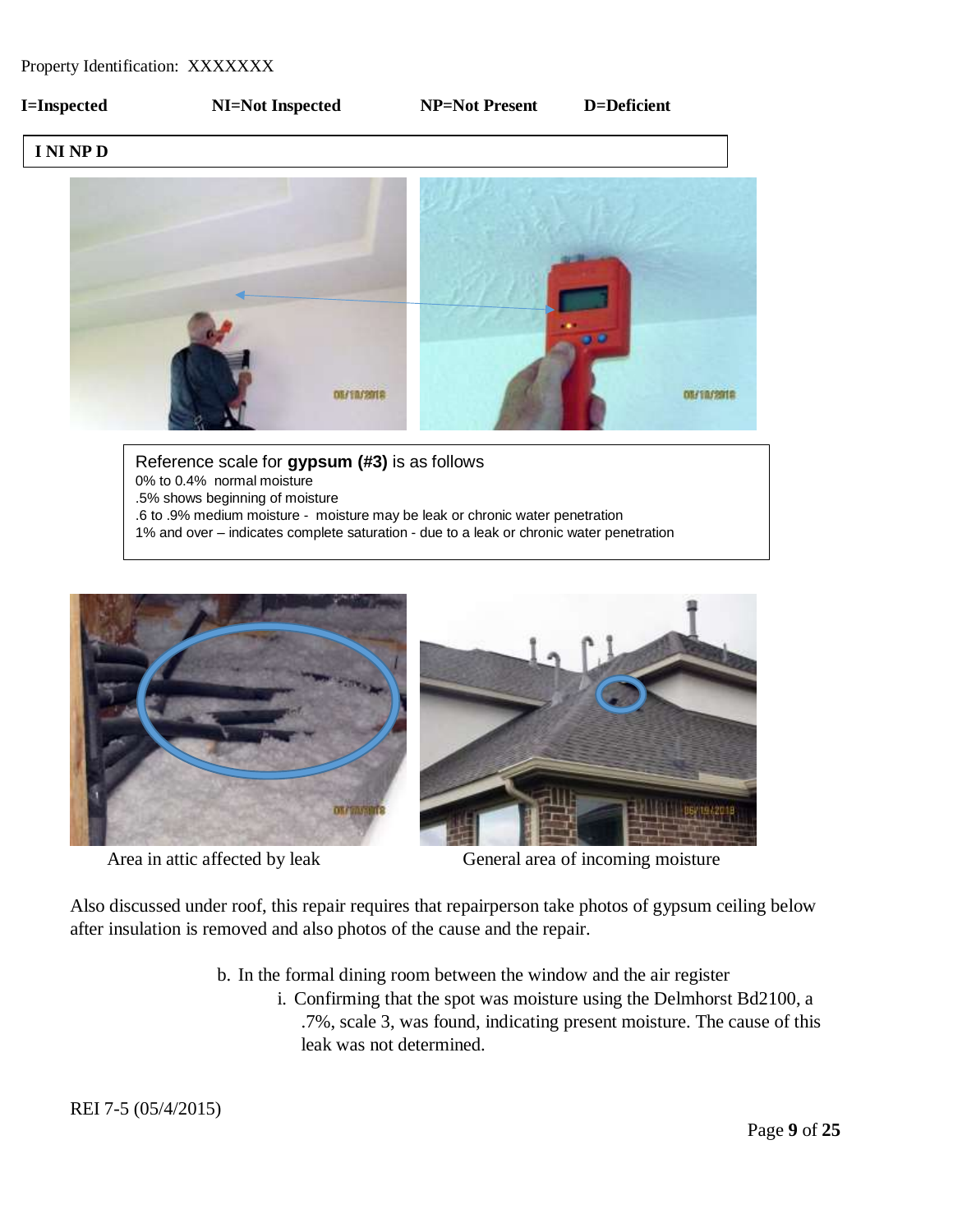| <b>I=Inspected</b> | <b>NI=Not Inspected</b> | <b>NP=Not Present</b>      | D=Deficient |
|--------------------|-------------------------|----------------------------|-------------|
| <b>ININPD</b>      |                         |                            |             |
|                    |                         | Spot 74.7 F                |             |
| i.                 |                         |                            | 78.0        |
|                    |                         |                            |             |
|                    |                         |                            |             |
|                    |                         | <b><i><u>OFLIR</u></i></b> | 59.9        |

The digital image of the area discussed, above left, and duplicate infra-red image, above right, shows a "moisture signature" as blue (cooler) against a background of yellow/orange, which is warm/dry



 Also discussed under roof, this repair requires that repairperson take photos of gypsum ceiling below after insulation is removed and also photos of the cause and the repair.

> c. A third leak was found in the attic over the master bedroom and was due to a leaking boot for the water heater flue, also discussed under Attic and Water Heater. This leak did not appear on any ceiling in the home since the moisture landed on osb decking next to the water heater. (note)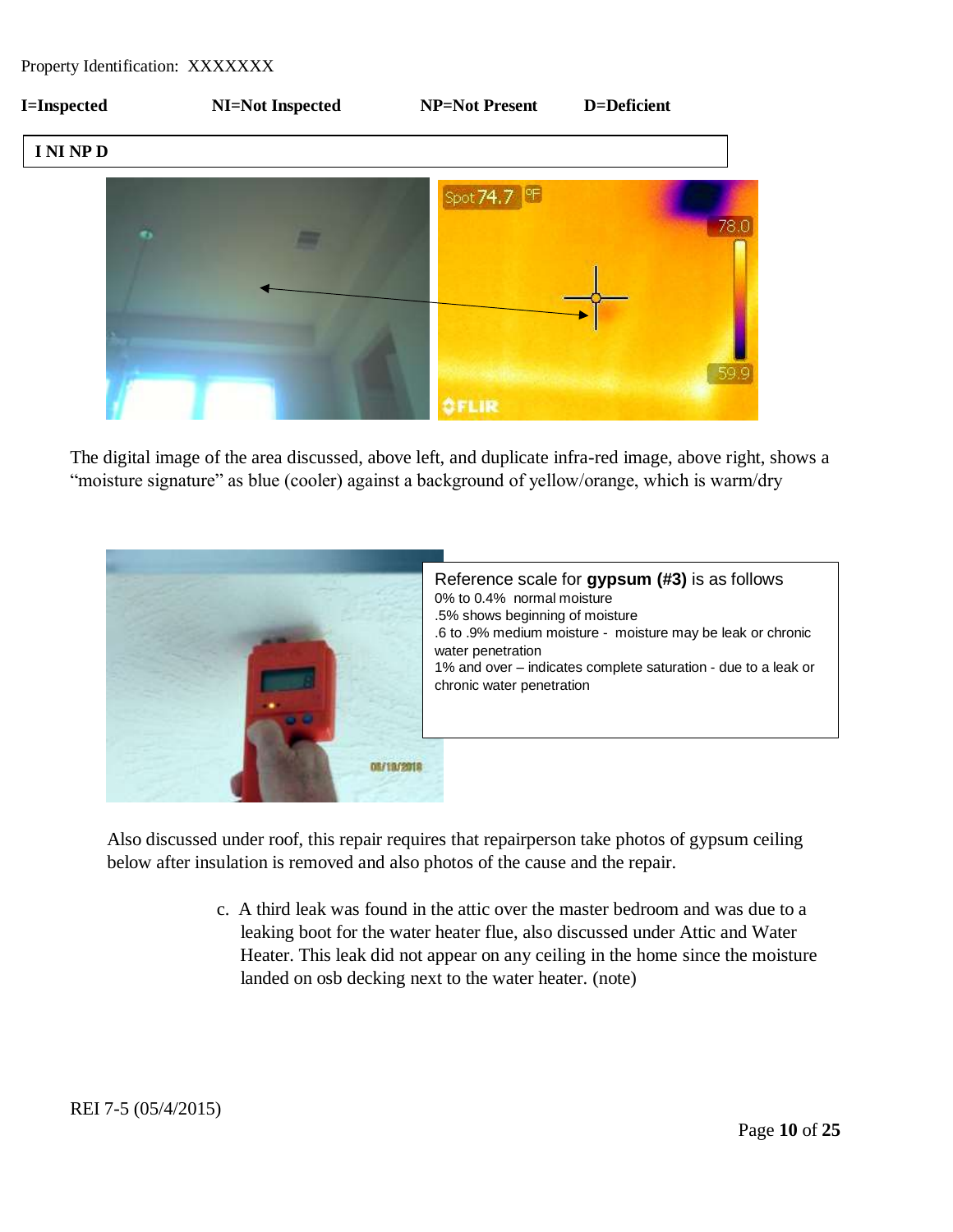| <b>I=Inspected</b> | NI=Not Inspected | <b>NP=Not Present</b> | D=Deficient |
|--------------------|------------------|-----------------------|-------------|



2. The flooring, both tile and wood, were checked for adherence to the subfloor by "tapping" with a tapper to "hear" any hollowness in the tile or wood flooring, which would indicate that the tile or wood is not adhered fully or at all. a. One strip in master closet, rear right wall

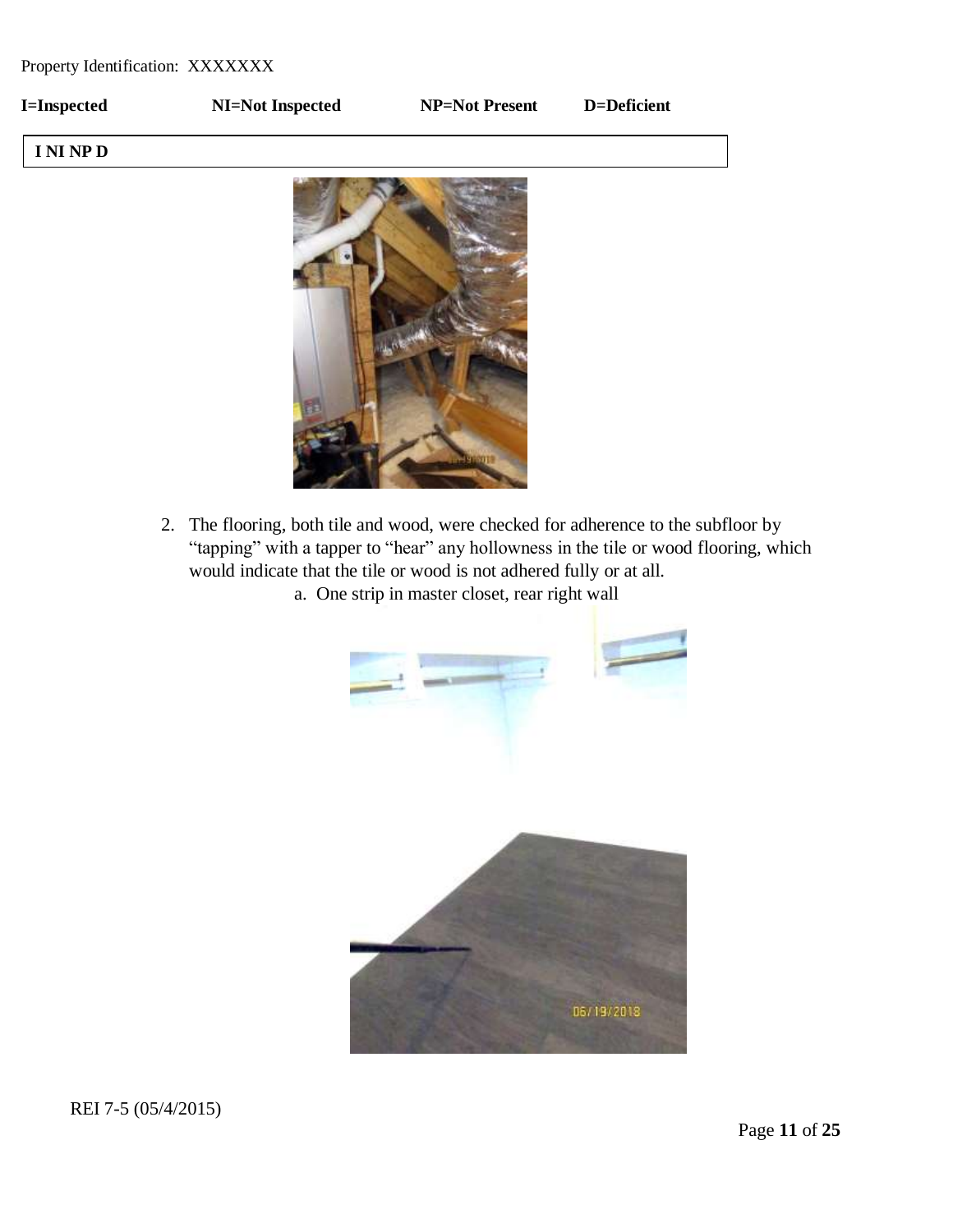| <b>I=Inspected</b> | NI=Not Inspected | <b>NP=Not Present</b> | D=Deficient |
|--------------------|------------------|-----------------------|-------------|
| 'I NI NP D         |                  |                       |             |

b. Several strips at breakfast room exit door to exterior



## **G. Doors (Interior and Exterior)**

#### *Comments:*

1. Door to garage from laundry room shows light around the perimeter – adjustment or more weather-strip needed.

## $\boxtimes$   $\Box$   $\Box$   $\Box$  **H.** Windows

*Comments:*

 **I. Stairways (Interior and Exterior)** *Comments:*

## **J. Fireplaces and Chimneys**

#### *Comments:*

- 1. The fireplace was a prefabricated metal manufactured fireplace that vented by a flue pipe. The following was found:
	- a. No gas outlet was seen.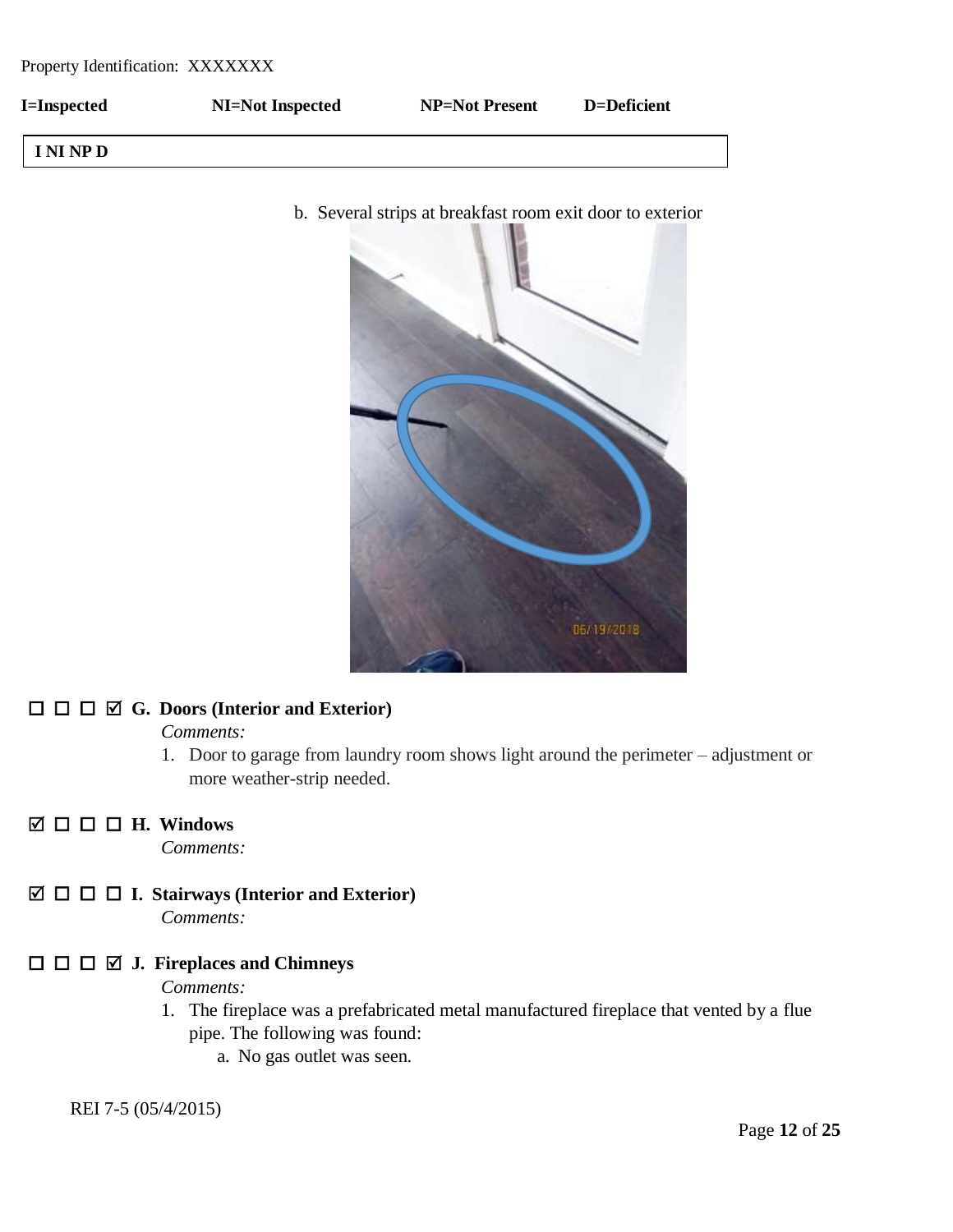| <b>I=Inspected</b> | NI=Not Inspected | NP=Not Present | D=Deficient |
|--------------------|------------------|----------------|-------------|
| I NI NP D          |                  |                |             |

b. No remote or switch was available to turn fire on.

## $\Box$   $\Box$   $\Box$   $\Box$  **K.** Porches

*Comments:*

1. The front sidewalk has house brick installed on it which is roughly textured. It caused the inspector to trip. Recommend that the peaks be ground down.

## **L. Other**

*Comments:*

1. The front two sidewalls were built extremely crooked, shown below. Recommend to rebuild.



**II. ELECTRICAL SYSTEMS**

 **A. Service Entrance and Panels**

*Comments:*

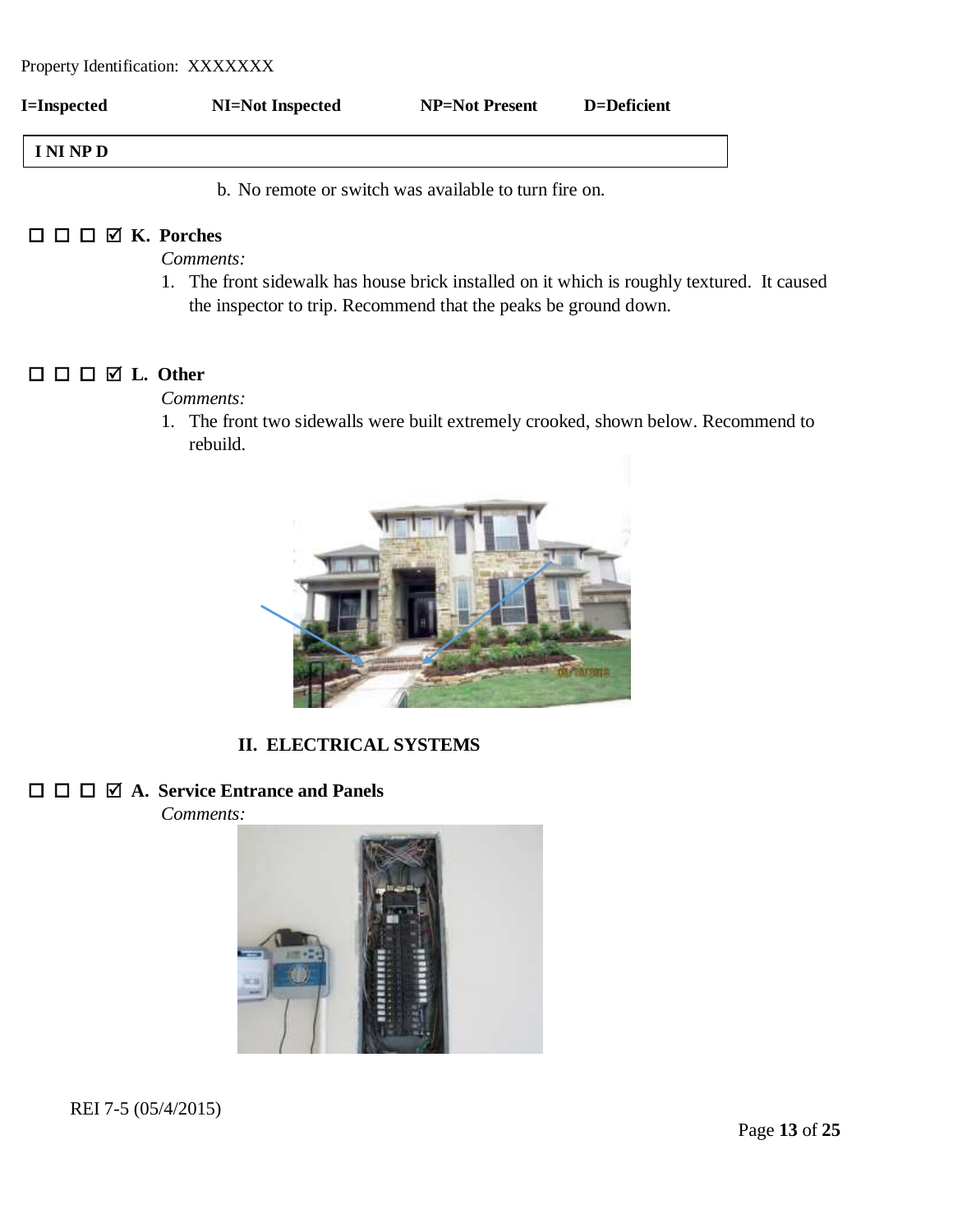| <b>I=Inspected</b> | NI=Not Inspected | NP=Not Present | D=Deficient |
|--------------------|------------------|----------------|-------------|
| I NI NP D          |                  |                |             |

- 1. The following information, unless otherwise written "deficiency" is considered a note for reference purposes:
	- a. Type: Underground (note)
	- b. Brand of panel box: Square D (note)
	- c. Location: inside garage (note)
	- d. The size of service is: amp service on (size) and type aluminum line (no antioxidant on line ends
	- e. Room for additional circuits? yes (note)
	- f. Incoming volts: 245 (both legs were equal to within  $+$  or  $-1$  to 3 volts), which is adequate (note)
	- g. Type of system: 3-wire grounded system (note)
	- h. Condensing unit breakers do match the manufacturer's requirements, however, the wiring that runs between the condenser and the panel box are INCORRECTLY sized. Deficiency

50 amp breaker =  $\#10$  (must be a  $\#6$ )

This line is too small



36 amp breaker  $=$  #10 (must be #8) or reduce breaker size

#### $\Box$   $\Box$   $\Box$   $\Box$  **B.** Branch Circuits

*Comments:*

1. The sprinkler system was plugged into an extension cord because the outlet was too far away. Another outlet must be installed.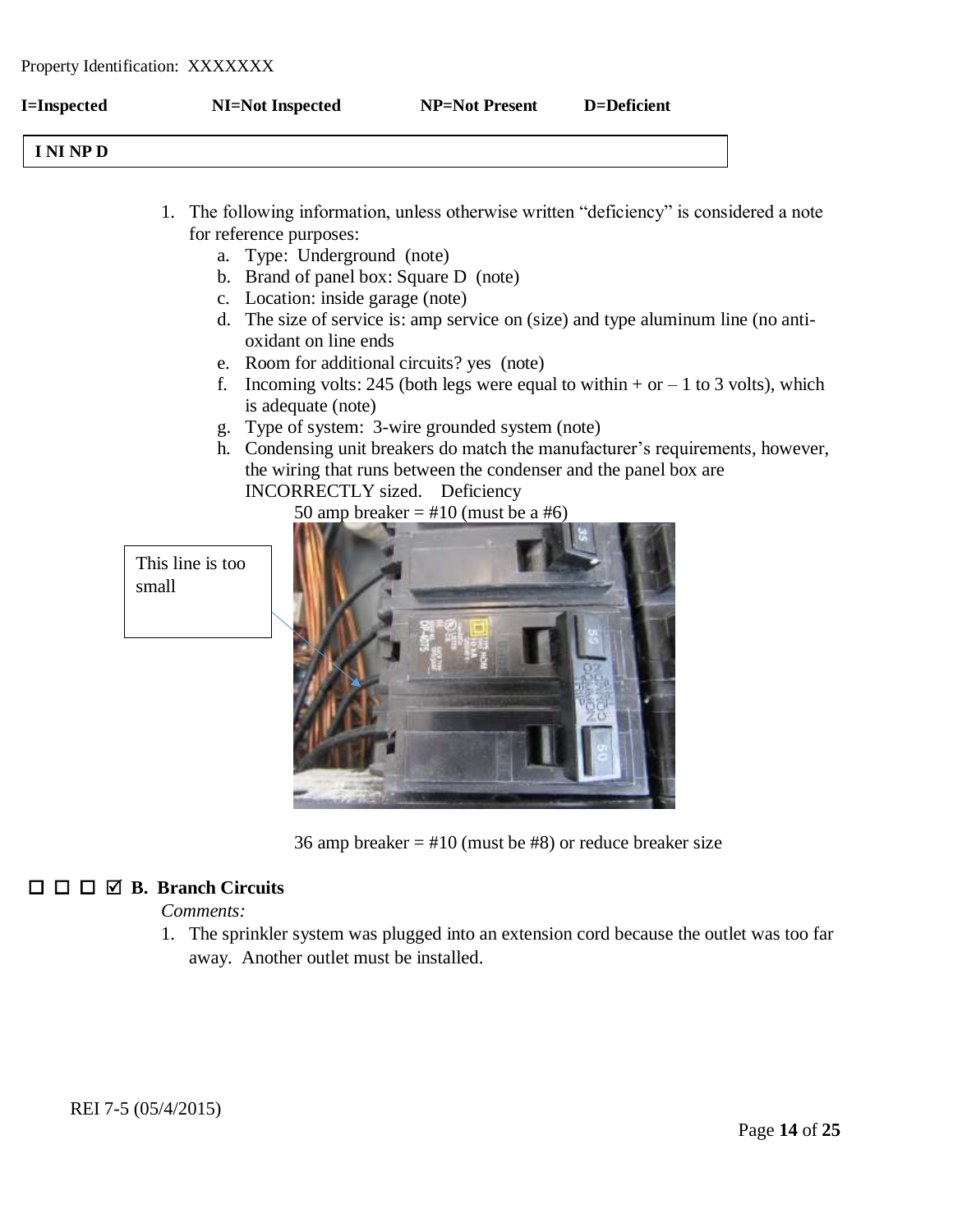| <b>I=Inspected</b> | <b>NI=Not Inspected</b> | <b>NP=Not Present</b> | D=Deficient |
|--------------------|-------------------------|-----------------------|-------------|
| <b>ININPD</b>      |                         |                       |             |
|                    |                         |                       |             |

## **III. HEATING, VENTILATION AND AIR CONDITIONING SYSTEMS**

## $\boxtimes$   $\square$   $\square$   $\square$  A. Heating Equipment

*Type of Systems:* furnace with HVAC unit *Energy Sources:* gas *Comments:*

## $\Box$   $\Box$   $\Box$   $\Box$   $\Box$  **B.** Cooling Equipment

*Type of Systems:* split systems (inside and outside units) *Comments:*

- 1. Thermostat(s) set on 76F at both locations. The house was comfortable at time of inspection. The a/c temperatures were adequate, coming out of the air registers between  $54 - 57$ F. (notes)
- 2. Exterior unit(s):
	- a. Unit #1, closest to the back yard, is a Lennox brand, 5 ton the size of breaker required by the manufacturer is 50 amp, minimum 34.1 amp, which was found to be proper in the panel box, however, the wiring size was incorrect. This is also discussed under Service Entrance
	- b. Unit #2 is a 3.5 ton unit, Lennox, on the right elevation, the size of breaker required by the manufacturer was 35 amp, minimum 32 amp, which was found in the panel box, however, the wire size run to it is incorrect. Also discussed under Service Entrance.
- 3. Units in attic: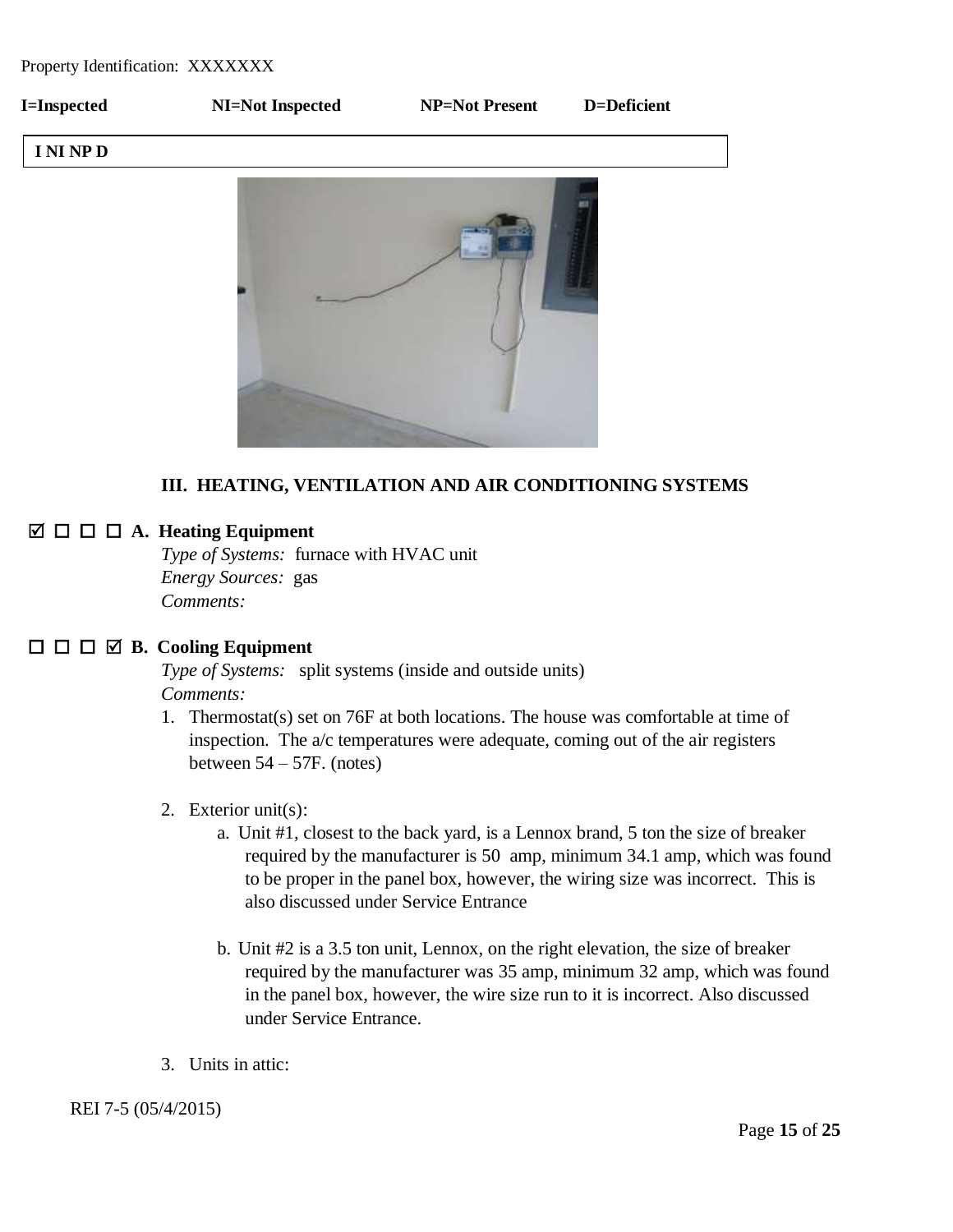| I=Inspected | NI=Not Inspected                             | <b>NP=Not Present</b> | D=Deficient |
|-------------|----------------------------------------------|-----------------------|-------------|
| I NI NP D   |                                              |                       |             |
|             | a. Unit at right side of attic upon entering |                       |             |

i. Condensation drips into the pan due to lack of enough neoprene insulation and/or proper sealing around the protrusions, shown below. Additionally, dripping between the evaporator coil and the plenum is occurring and beginning to rust the unit. This MUST be repaired.



- a. Unit on left side upon entering attic
	- i. Condensation drips into the pan due to lack of enough neoprene insulation and/or proper sealing around the protrusions, shown below. Need to use UL silver tape covered with high velocity duct sealant.

Slight air loss must be stopped



## **C. Duct Systems, Chases and Vents**

## *Comments:*

1. Duct in the walk-in attic, which must be raised, is also damaged. UL silver tape repair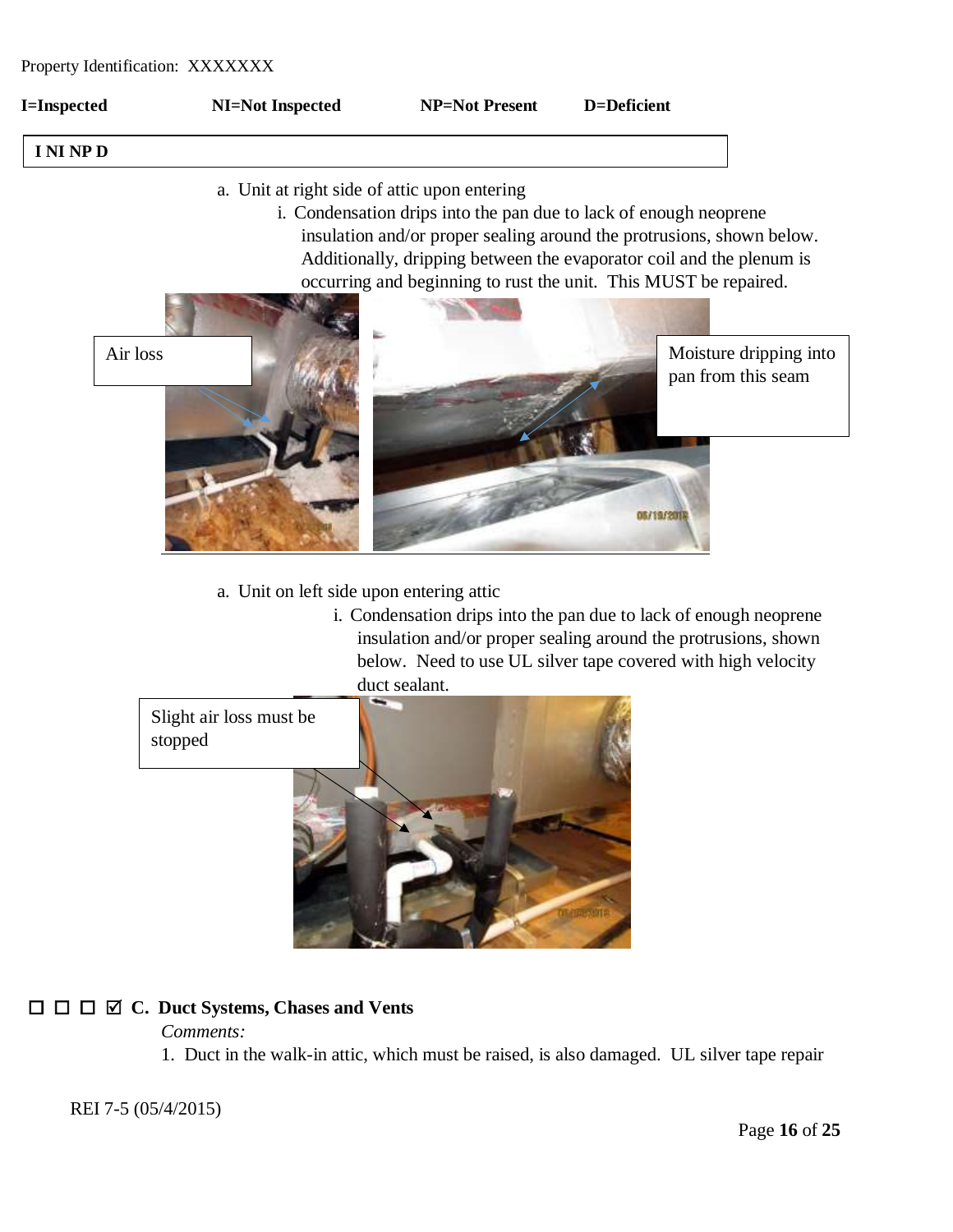| <b>I=Inspected</b> | <b>NI=Not Inspected</b> | <b>NP=Not Present</b> | D=Deficient |
|--------------------|-------------------------|-----------------------|-------------|
| <b>ININPD</b>      |                         |                       |             |
|                    | needed.                 |                       |             |
|                    |                         |                       |             |
|                    |                         |                       |             |
|                    |                         |                       |             |
|                    |                         |                       |             |
|                    | 05/19/2018              |                       | 8671972018  |
|                    |                         |                       |             |

2. The air return, prior to the media filters, is filled with sheetrock dust. Both units are in need of vacuuming of return plenum.



## **IV. PLUMBING SYSTEM**

#### $\boxtimes$   $\Box$   $\Box$   $\Box$  A. Plumbing Supply, Distribution Systems and Fixtures

*Location of water meter: normally at street Location of main water supply: right elevation Static water pressure reading: 70 psi Comments:* 

1. Ceilings and walls were tested for moisture by scanning using a FLIR infra-red camera, which uses thermal technology to find the temperature differences in the surfaces. No moisture was found due to plumbing issues.

\*\*Note that we are not required to use shut off valve handles because they almost always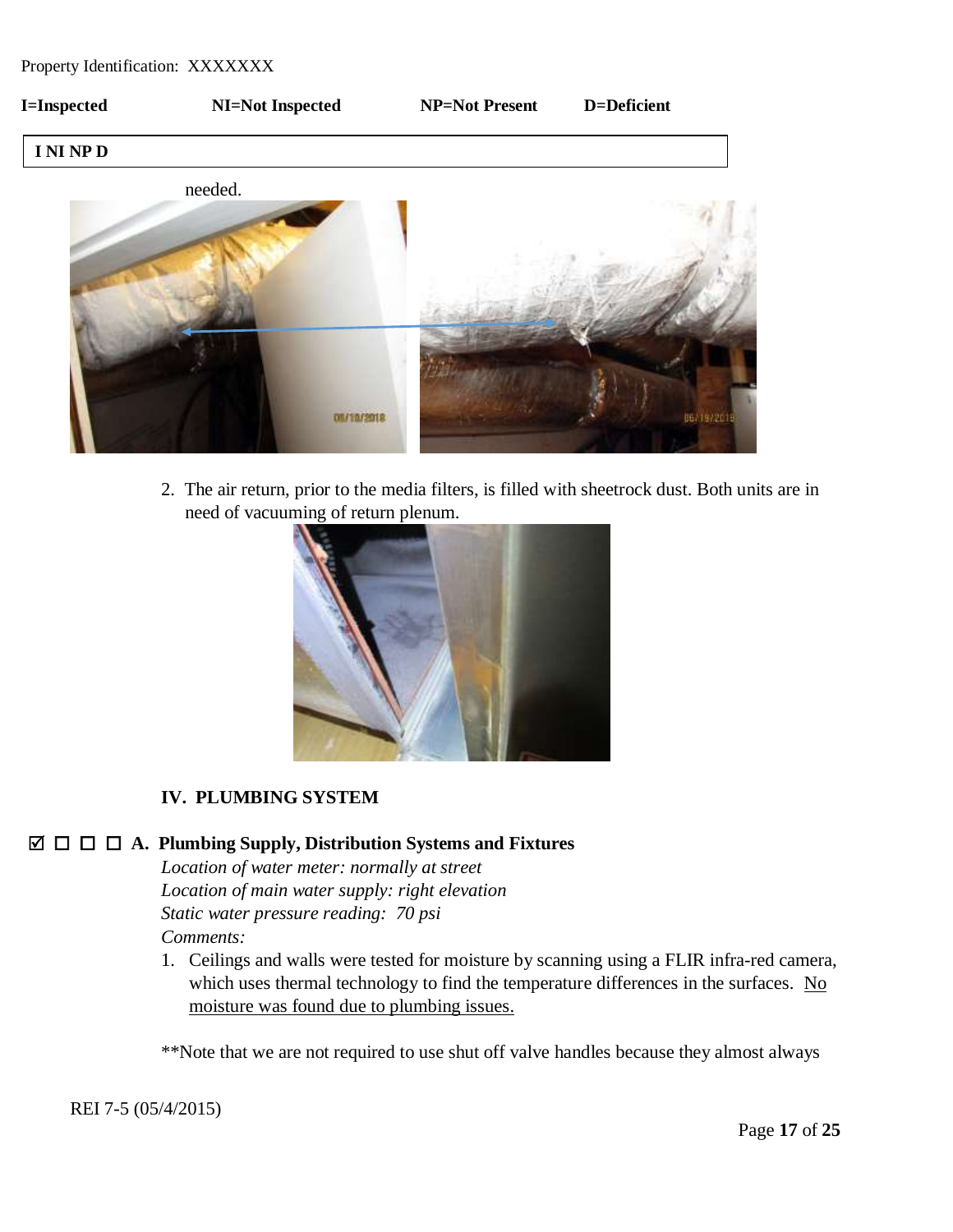| <b>I=Inspected</b> | NI=Not Inspected | NP=Not Present | D=Deficient |
|--------------------|------------------|----------------|-------------|
| I NI NP D          |                  |                |             |

leak. If these valves are original or older than 5 years a plumber should check.

#### $\Box$   $\Box$   $\Box$   $\Box$  **B.** Drains, Wastes, and Vents

*Comments:*

1. The whole house drain line was located at the front elevation. It must remain exposed (don't cover with mulch). The anti-back up valve cover is painted shut. Repair or replace.



Pop up cover keeps the sewer from backing up into the home in this example photo

## **C. Water Heating Equipment**

*Energy Sources: gas Capacity: on demand Comments:* temperature set on 115F

1. As discussed under attics, rain was penetrating into the attic where this unit is located from the flue protrusion; also discussed under "Roof". Repair needed.

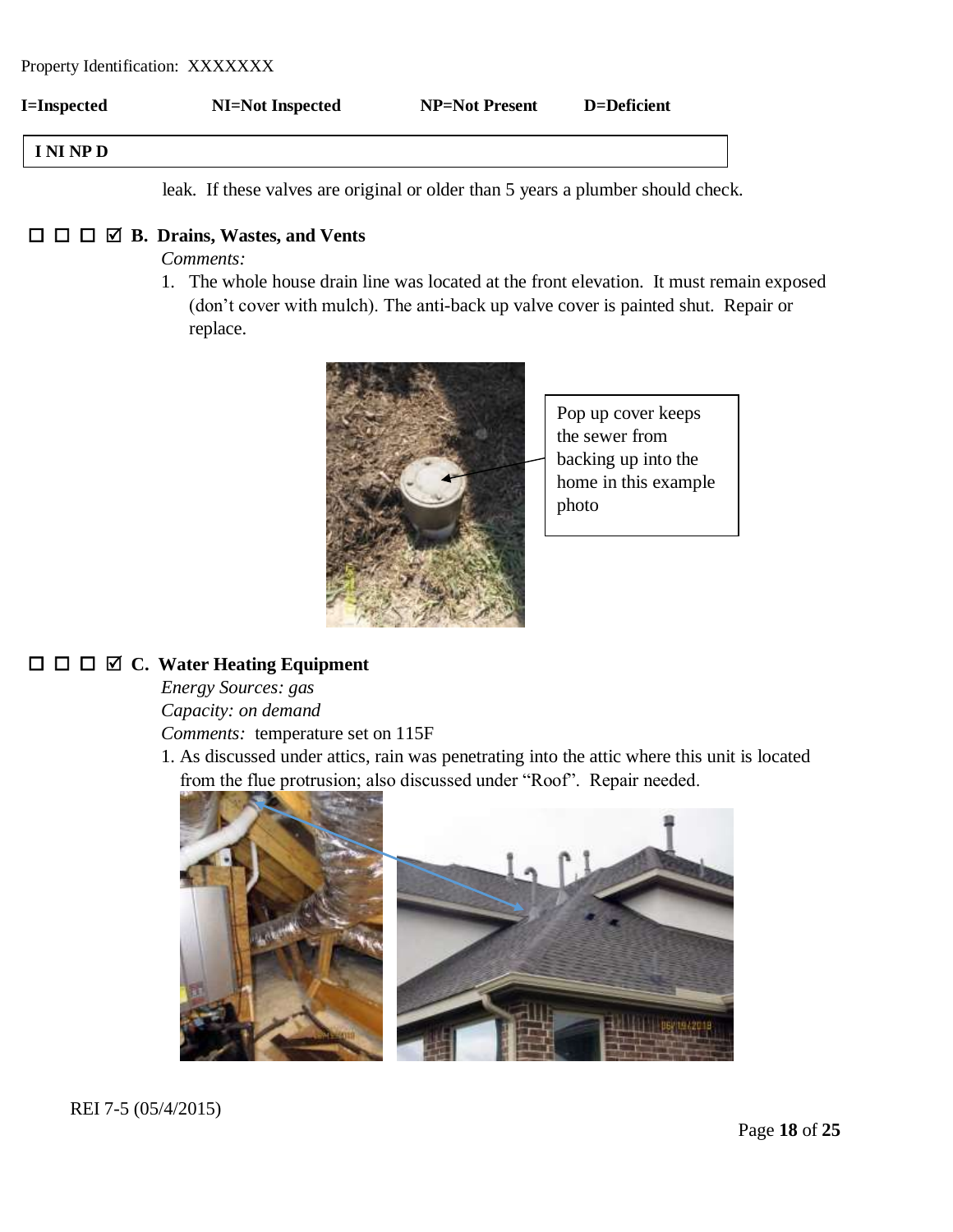Property Identification: XXXXXXX

| <b>I=Inspected</b>                              | <b>NI=Not Inspected</b>                                                                                                                                                                                                                 | <b>NP=Not Present</b> | D=Deficient                                                                                                                                                     |
|-------------------------------------------------|-----------------------------------------------------------------------------------------------------------------------------------------------------------------------------------------------------------------------------------------|-----------------------|-----------------------------------------------------------------------------------------------------------------------------------------------------------------|
| <b>ININPD</b>                                   |                                                                                                                                                                                                                                         |                       |                                                                                                                                                                 |
|                                                 | $\Box$ $\Box$ $\Box$ $\Box$ D. Hydro-Massage Therapy Equipment<br>Comments:                                                                                                                                                             |                       |                                                                                                                                                                 |
| $\Box$ $\Box$ $\Box$ E. Other                   | Comments:                                                                                                                                                                                                                               |                       |                                                                                                                                                                 |
|                                                 | <b>V. APPLIANCES</b>                                                                                                                                                                                                                    |                       |                                                                                                                                                                 |
| $\boxtimes$ $\Box$ $\Box$ $\Box$ A. Dishwashers | Comments:                                                                                                                                                                                                                               |                       |                                                                                                                                                                 |
|                                                 | $\Box$ $\Box$ $\Box$ $\Box$ B. Food Waste Disposers<br>Comments:<br>1. Debris must be removed                                                                                                                                           |                       |                                                                                                                                                                 |
|                                                 | $\boxtimes \square \square \square \square$ C. Range Hood and Exhaust Systems<br>Comments:                                                                                                                                              |                       |                                                                                                                                                                 |
|                                                 | $\Box$ $\Box$ $\Box$ $\Box$ D. Ranges, Cooktops, and Ovens<br>Comments:<br>1. Oven thermostats were checked and found to be within proper parameters.<br>a. Methodology: the thermostat was at 350 F and the ovens heated to within the |                       | allowable $+$ or $-$ 25 degrees, then tested. Note that the self-cleaning feature<br>cannot be operated as per TREC due to time and high temperatures involved. |
|                                                 | $\boxtimes$ $\Box$ $\Box$ $\Box$ E. Microwave Ovens<br>Comments:                                                                                                                                                                        |                       |                                                                                                                                                                 |
|                                                 | $\boxtimes$ $\Box$ $\Box$ $\Box$ F. Mechanical Exhaust Vents and Bathroom Heaters<br>Comments:                                                                                                                                          |                       |                                                                                                                                                                 |
|                                                 | $\boxtimes \square \square \square$ G. Garage Door Operators<br>Comments:                                                                                                                                                               |                       |                                                                                                                                                                 |
|                                                 | $\boxtimes$ $\Box$ $\Box$ $\Box$ H. Dryer Exhaust Systems<br>Comments:                                                                                                                                                                  |                       |                                                                                                                                                                 |
|                                                 | REI 7-5 (05/4/2015)                                                                                                                                                                                                                     |                       |                                                                                                                                                                 |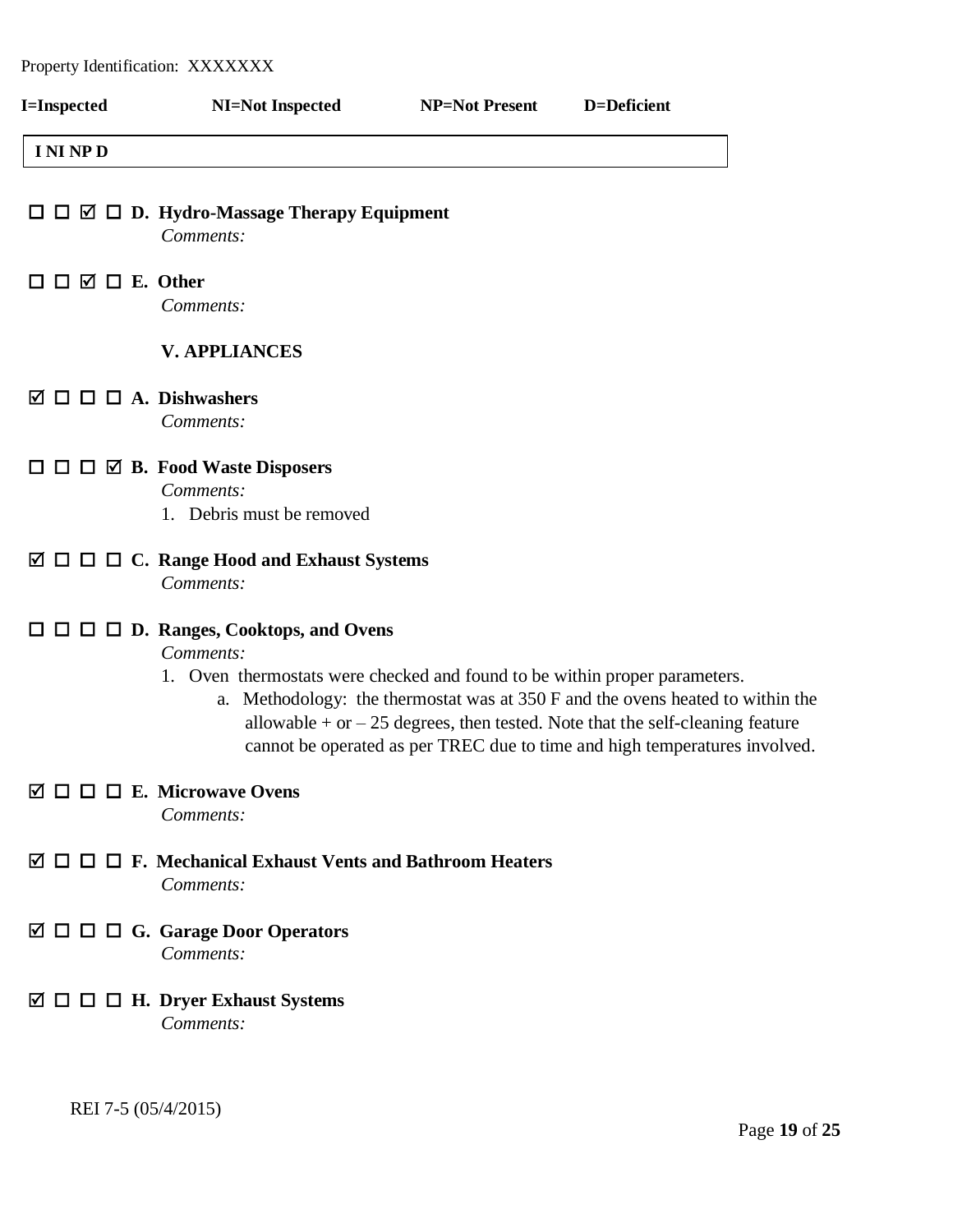| <b>I=Inspected</b>                   | <b>NI=Not Inspected</b> | <b>NP=Not Present</b> | D=Deficient |
|--------------------------------------|-------------------------|-----------------------|-------------|
| ININPD                               |                         |                       |             |
| $\Box$ $\Box$ $\Box$ $\Box$ I. Other |                         |                       |             |
|                                      | Comments:               |                       |             |

#### ADDITIONAL INFORMATION

As licensed Indoor Air Quality Professionals in addition to licensed home inspectors, we perform a search for visible mold growth in addition to conditions that would exacerbate mold growth, such as high humidity, lack of ventilation, etc. We may have offered indoor air quality testing at the time of inspection or discussed that we could return to perform if you desired. However, it must be noted that only the lab can determine what the actual air quality is in a home, and therefore, you should weigh the decision to test during the option period of your home purchase.

#### **VI. OPTIONAL SYSTEMS**

#### **A. Landscape Irrigation (Sprinkler) Systems**

#### *Comments:*

1. The panel is located inside the garage; it was set on "run" and "bypass"

### **ABOUT OUR TOOLS DELMHORST BD2100 Moisture Detector**

Note: The green, yellow and red indicators on the DELMHORSDT indicators only and only have meaning during testing. Note that the tool is re-calibrated at every inspection, often between readings. It is tested on walls in house to predetermine a standard. The above chart has been gleaned from product literature and other relevant information and formulated into a "chart" by the inspector. The DELMHORST BD2100 uses state-of-the-art "pin" type technology and are the only sure way to obtain three key pieces of information quickly and accurately: the moisture gradient (the difference between the shell and core moisture), an estimate of the average moisture content, and the range of moisture content. Pin-type meters operate on the principle of electrical resistance; they use the wood or other surface as an element in a circuit by driving two pins or electrodes into it. This method works because moisture is an excellent conductor of electricity and dry wood is an effective insulator. From "Measuring Wood Moisture: Straight Talk from DELMHORST", published 1994

#### **TRAMEX Moisture Encounter Plus**

The instrument measures the electrical impedance of the sample by creating a low frequency alternating electric field between the electrodes. This field penetrates under tests to the depth of approx.  $1\frac{1}{4}$  (30) mm). The very small alternating current flowing through the field is inversely proportional to the impedance to the material. The instrument detects this current, detects it amplitude and after processing, drives the pointer to the moving coil meter to the computed moisture value.

#### **About the FLIR Infra-Red Camera**: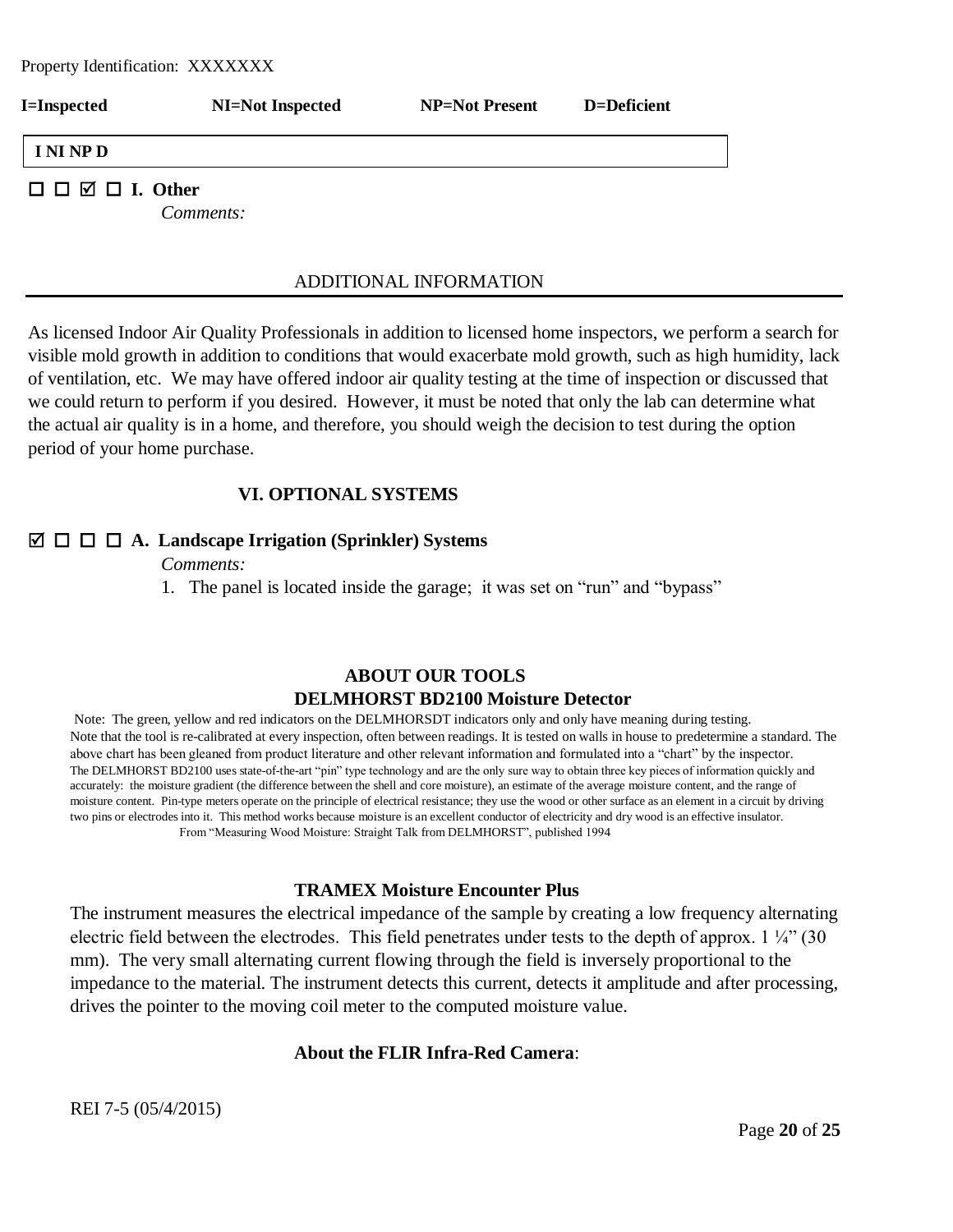| <b>I=Inspected</b> | <b>NI=Not Inspected</b> | <b>NP=Not Present</b> | D=Deficient |
|--------------------|-------------------------|-----------------------|-------------|
|                    |                         |                       |             |

#### Used to Find Moisture, Electrical lack of Insulation

An infrared camera is a non-contact device that detects infrared energy (heat) and converts it into an electronic signal, which is then processed to produce a thermal image on a video monitor and perform temperature calculations. Heat sensed by an infrared camera can be very precisely quantified, or measured, allowing you to not only monitor thermal performance, but also identify and evaluate the relative severity of heat-related problems. Recent innovations, particularly detector technology, the incorporation of built-in visual imaging, automatic functionality, and infrared software development, deliver more cost-effective thermal analysis solutions than ever before.

Quoted from the FLIR website

Respectfully submitted,

Wendy Matson

Fernando Martinez, Inspector Wendy Matson Martinez, Inspector Elissa Martinez

Contact numbers: 713-249-8581 Fernando

713-249-4267 Wendy

Email address: [homeinspector@swbell.net](mailto:homeinspector@swbell.net)

Website: [www.moldconsultanttx.com](http://www.moldconsultanttx.com/)

Professional licensed TREC Inspector #2945 Licensed TREC Licensed Mold Assessment Consultant #1002 Home Inspector #3666 Licensed by TDSHS Licensed Mold Assessment ICC Building Code Inspector Consultant #1136 by TDSHS Stucco Inspector – EDI certified Stucco Inspector – EDI certified Certified FLIR Thermographer

#### Fernando M. Martinez **Wendy Matson Martinez**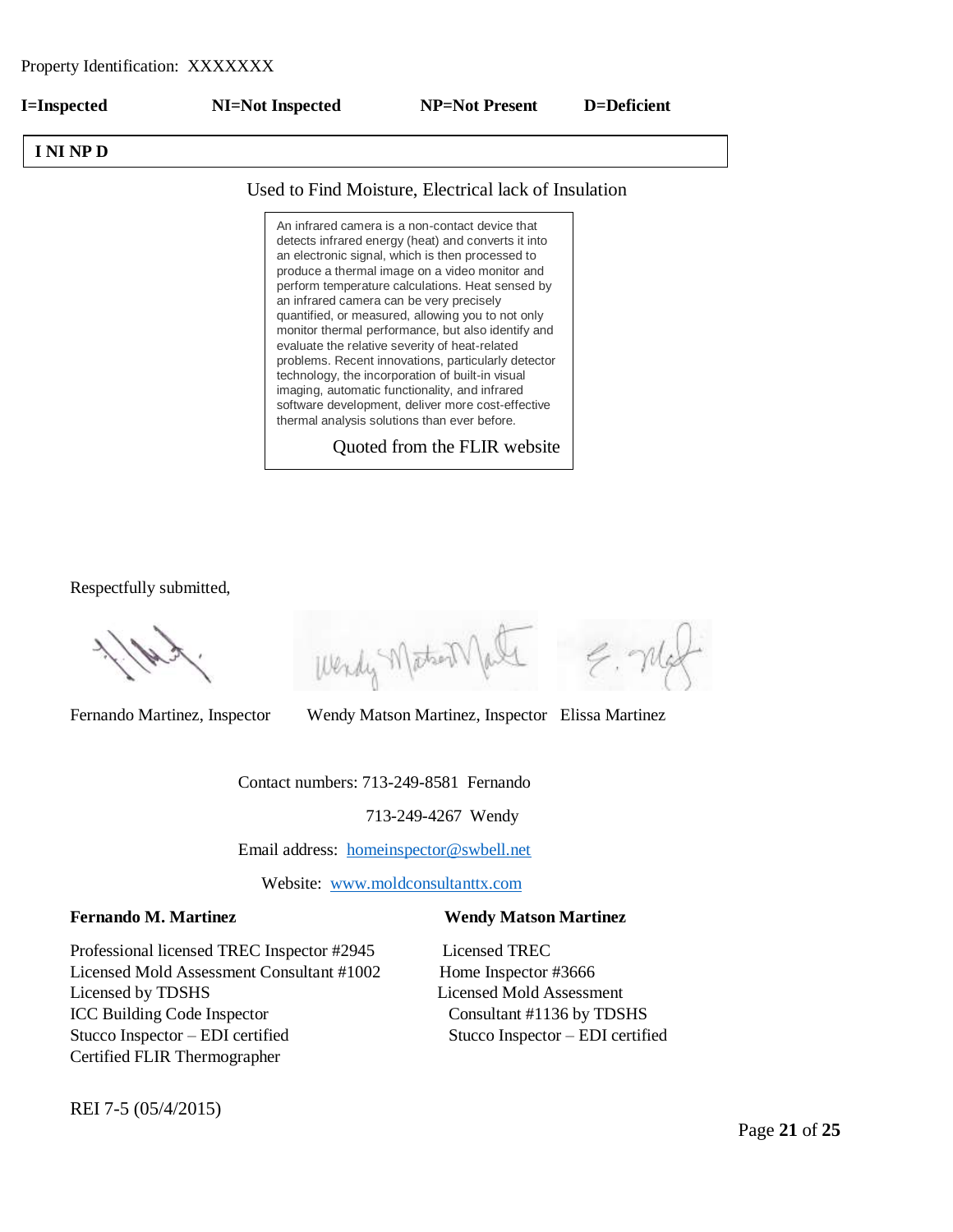| <b>I=Inspected</b> | NI=Not Inspected | NP=Not Present | D=Deficient |  |
|--------------------|------------------|----------------|-------------|--|
| I NI NP D          |                  |                |             |  |

#### **Elissa L. Martinez**

Licensed Mold Assessment Consultant #1137 Licensed TREC apprentice #10490

Home/business address: 26406 Pine Canyon Dr., Spring, TX. 77380

#### **Associations and Accolades:**

Member of Indoor Air Quality Association Member of BBB with an A rating Recommended by Angie's List, 2007, 2008, 2009 , 2010, 2011. 2012, 2013, 2014 "Super Service Award" winners





Learning? For good reads on a variety of topics, follow this link: <http://www.nachi.org/articles.htm>

#### **What we DON'T do:**

- **1. Check shut off valves for toilets and sinks**
- **2. Check water supply lines for refrigerators**
- **3. Check clothes washers**
- **4. Plug in unplugged appliances**
- **5. Check for Toxic or Chinese Drywall**

**You can learn more about us and our equipment on our websites: [www.moldconsultanttx.com](http://www.moldconsultanttx.com/)**

### **IMPORTANT INFORMATION**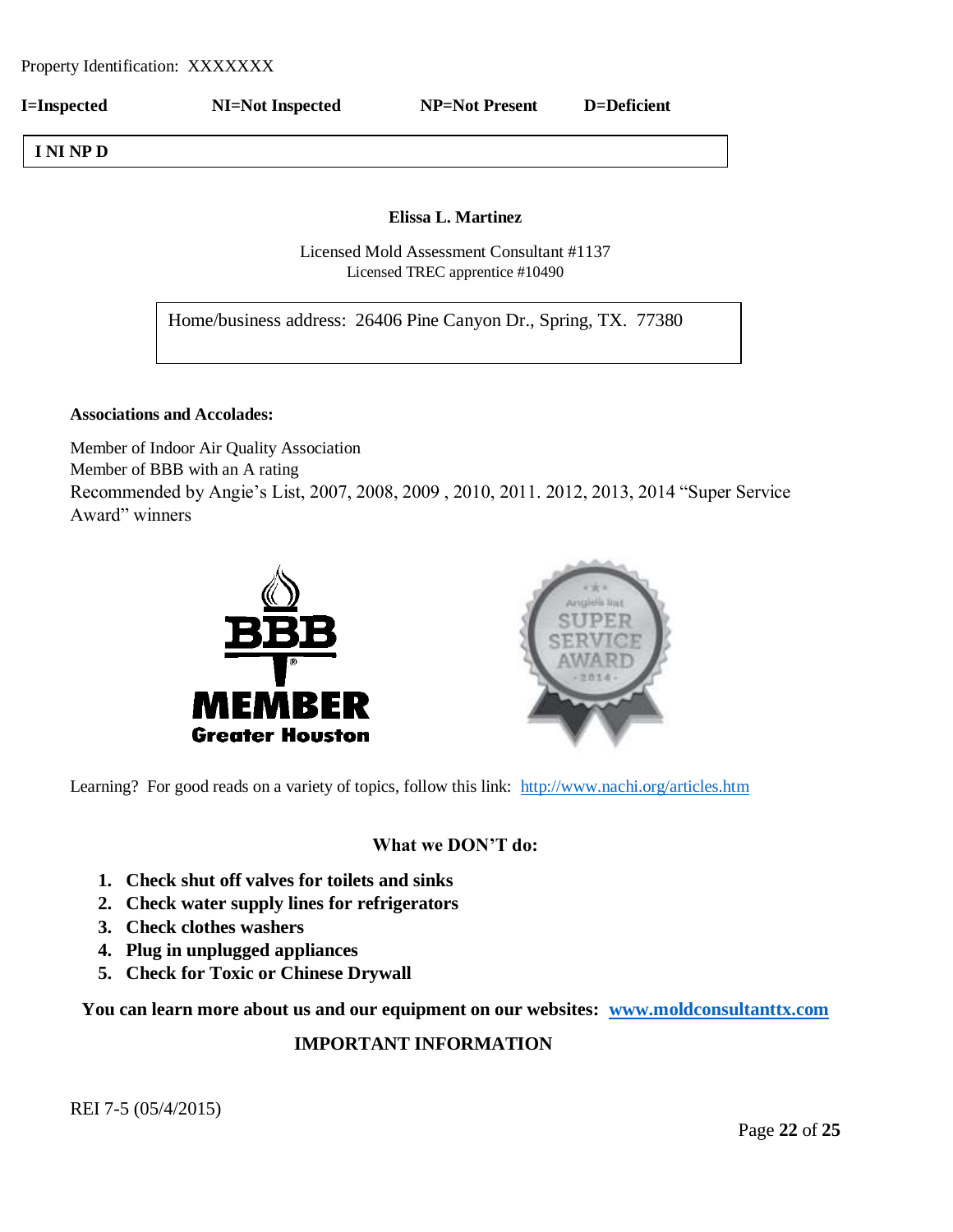| <b>I=Inspected</b> | NI=Not Inspected | <b>NP=Not Present</b> | D=Deficient |  |
|--------------------|------------------|-----------------------|-------------|--|
| I NI NP D          |                  |                       |             |  |

We recommend that you procure a CLUE report for resale homes (Comprehensive Loss Underwriting Exchange) on this home. Follow this link: <http://www.nachi.org/clue-reports.htm>

Unless specified and previously agreed to, this report is not meant to be for forensic purposes

IMPORTANT NOTE: If any of the services (gas, electric, water) are not turned on at time of inspection, we recommend that prior to closing, the service (s) be turned on to assure a full and complete inspection of all appliances.

We encourage you to ask questions about our findings and about this report, especially if something does not make sense! We want to assure that what we have found is understandable.

> PHI protocol for testing wet areas of home: checking adjacent walls to wet areas with BD2100 DELMORST moisture detector prior to running water. Then shower heads are started first, tub stoppers are removed from tub and start water running. Water is run approximately 45 minutes, then areas re-checked. If meter registers moisture, water is run longer, then re-checked to confirm leak(s). All areas of the home are scanned using the FLIR BD200 infra-red camera. Access panels are opened where accessible for viewing. Note that in new homes, it is unknown when painting of both wood trim and walls has occurred, which makes it difficult to determine if "moisture" is due to painting or water leaks.

**\*** FOUNDATIONS - General Information: The following information is provided for your reference and may help reduce potential foundation issues:

- \* Avoid leaking sewage lines beneath the slab.
- \* Avoid negative drainage around the foundation. Soils should slope a minimum of 6 inches in the first 10-feet away from the foundation.
- \* Avoid usage of French type drains with perforated piping that can allow water to collect and the soil to swell.
- \* Avoid leaking faucets.
- \* Avoid leaking swimming pools, spas, fountains and their piping systems.
- \* Avoid sloped driveways, walks, patios and pool decks that drain toward the foundation or with open joints that allow for accumulation of water sources.
- \* Avoid lawn irrigation leaks and excessive watering times.
- \* Avoid ditches that are back-filled and allow drainage toward or under the foundation.
- \* Avoid negative roof or gutter system drainage that do not drain adequately away from the foundation.
- \* Avoid water penetration through tunnels or decayed and damaged trees.
- \* Avoid overflow of drain lines from the A/C system that drain within five-feet of the foundation.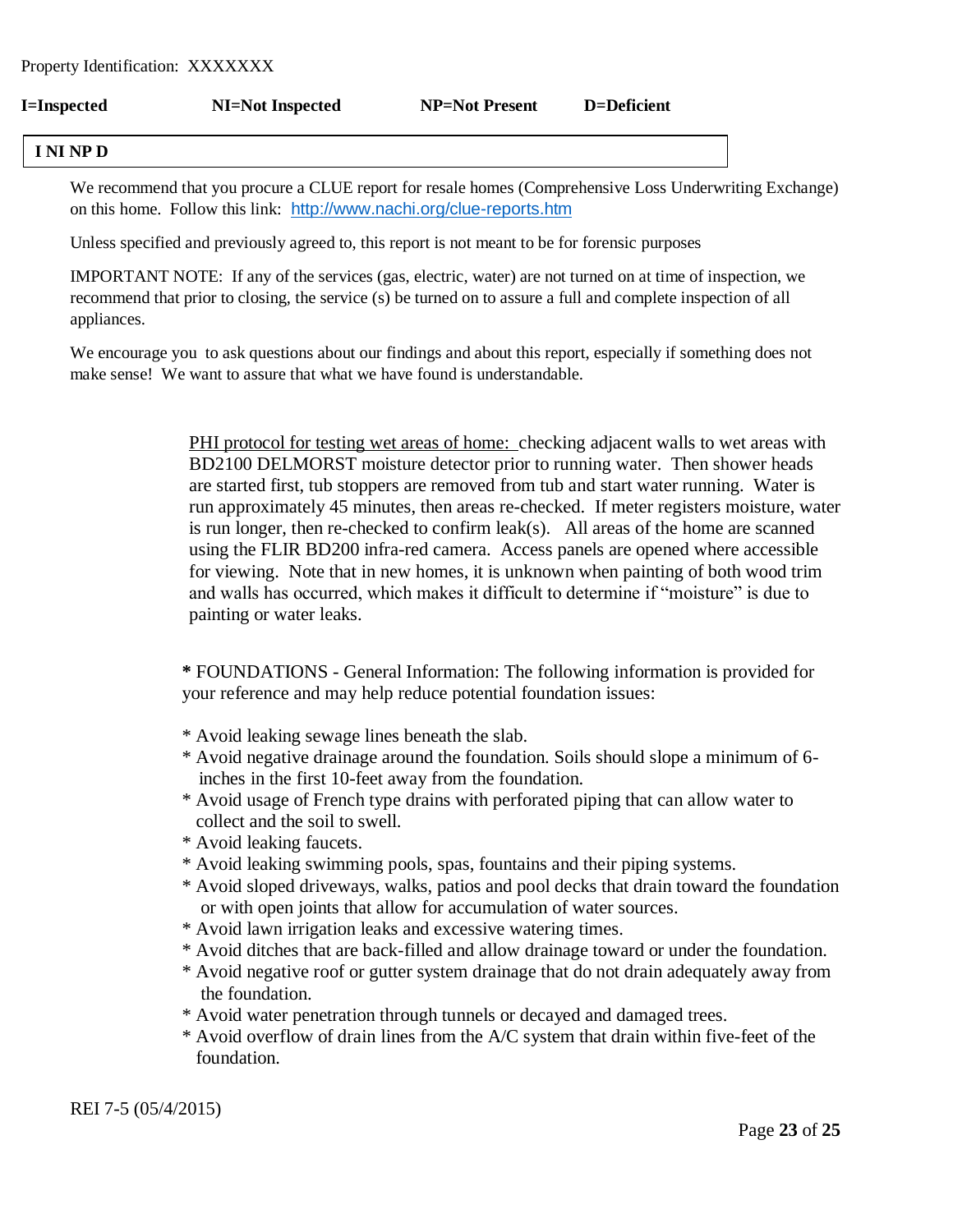| <b>I=Inspected</b> | NI=Not Inspected | NP=Not Present | D=Deficient |
|--------------------|------------------|----------------|-------------|
| I NI NP D          |                  |                |             |

- \* Avoid excessive watering.
- \* Avoid excessive soil dryness that typically occurs during a drought period and is often accelerated by tree root

IMPORTANT: If a visual inspection was performed for stucco, it was performed to the best knowledge and opinion of the inspector, who used his experience to determine what causes water penetration in stucco.